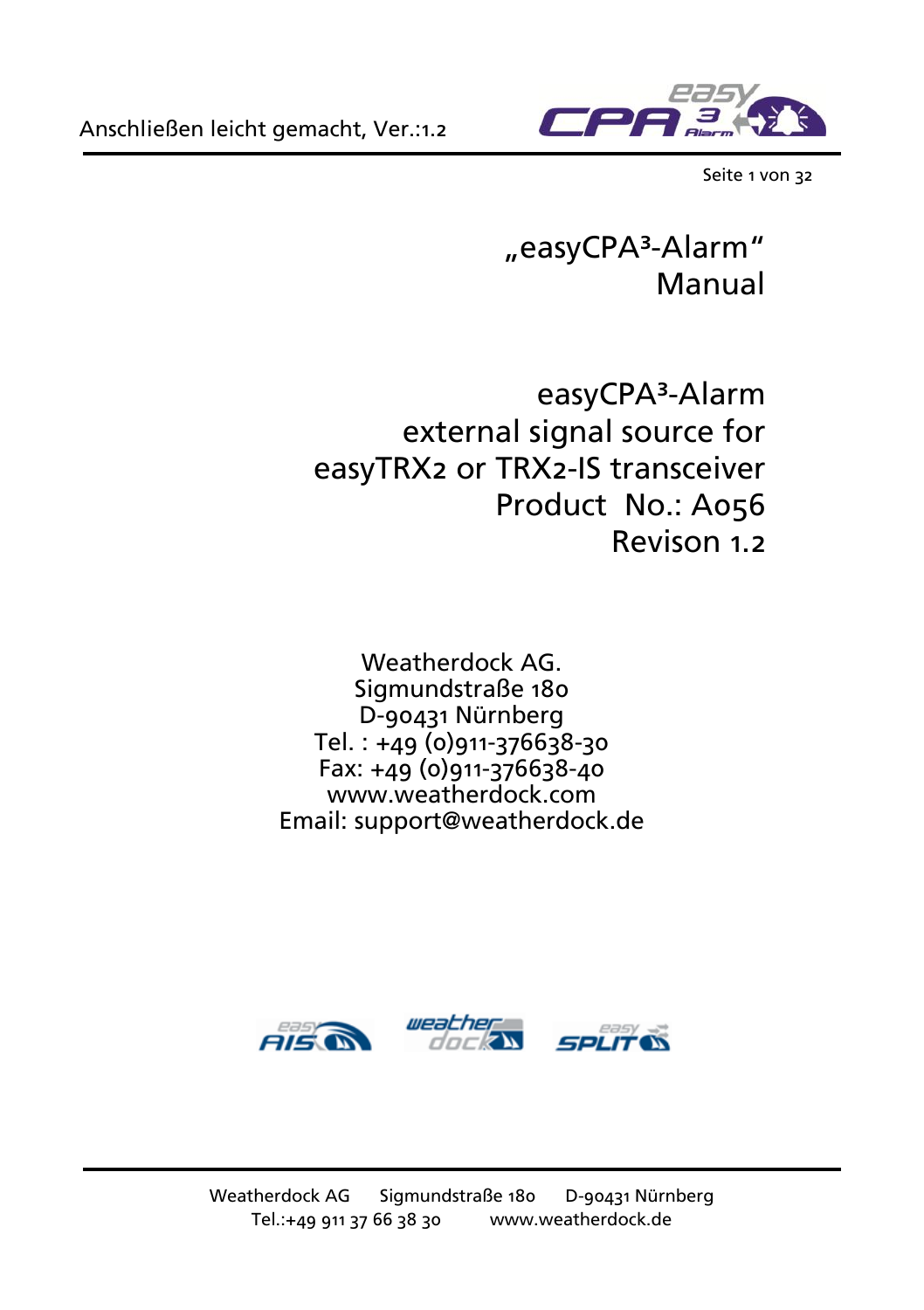

Seite 2 von 32

## **PLEASE READ THIS FIRST!**

#### WEATHERDOCK **GENERAL WARNINGS**

All marine Automatic Identification System (AIS) units utilize a satellite based system such as the Global Positioning Satellite (GPS) network or the Global Navigation Satellite System (GLONASS) network to determine position. The accuracy of these networks is variable and is affected by factors such as the antenna positioning, how many satellites are used to determine a position and how long satellite information has been received for. Therefore, it is desirable wherever possible to verify both your vessels AIS derived position data and other vessels AIS derived position data with visual or radar based observations. The easyTRX2 software is intended for use as an installation and configuration tool. The application is not a navigation tool and should not be used as such.

#### **LICENSING**

IMPORTANT: In most countries the operation of an AIS unit is included under the vessels marine VHF license provisions. The vessel on to which the AIS unit is to installed must therefore possess a current VHF radiotelephone license which lists the AIS system and the vessel Call Sign and MMSI number. Please contact the relevant authority in your country for more information. In accordance with a policy of continual development and product improvement the easyTRX2 hardware and software may be upgraded from time to time and future versions of the easyTRX2 may therefore not correspond exactly with this manual. If necessary upgrades to the product will be accompanied by updates or addenda to this manual. Please take time to read this manual carefully and to understand its contents fully so that you can install and operate your AIS system correctly. Information contained in this manual is liable to change without notice. Weatherdock AG disclaims any liability for consequences arising from omissions or inaccuracies in this manual and any other documentation provided with this product.

#### **DISCLAIMER**

THIS SOFTWARE IS PROVIDED BY THE COPYRIGHT HOLDERS AND CONTRIBUTORS "AS IS" AND ANY EXPRESS OR IMPLIED WARRANTIES, INCLUDING, BUT NOT LIMITED TO, THE IMPLIED WARRANTIES OF MERCHANTABILITY AND FITNESS FOR A PARTICULAR PURPOSE ARE DISCLAIMED. IN NO EVENT SHALL THE COPYRIGHT OWNER OR CONTRIBUTORS BE LIABLE FOR ANY DIRECT, INDIRECT, INCIDENTAL, SPECIAL, EXEMPLARY, OR CONSEQUENTIAL DAMAGES (INCLUDING, BUT NOT LIMITED TO, PROCUREMENT OF SUBSTITUTE GOODS OR SERVICES; LOSS OF USE,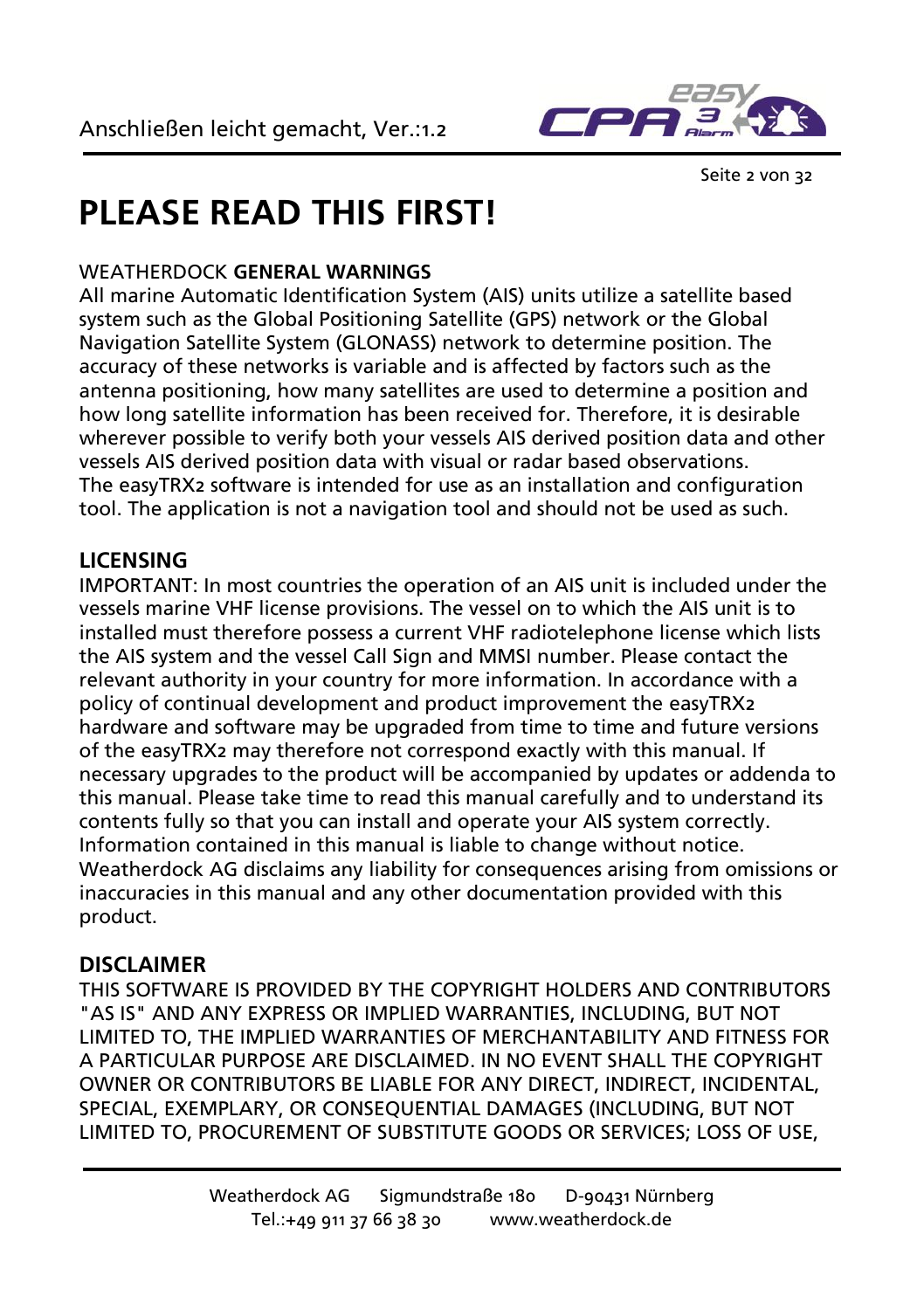

Seite 3 von 32

DATA, OR PROFITS; OR BUSINESS INTERRUPTION) HOWEVER CAUSED AND ON ANY THEORY OF LIABILITY, WHETHER IN CONTRACT, STRICT LIABILITY, OR TORT (INCLUDING NEGLIGENCE OR OTHERWISE) ARISING IN ANY WAY OUT OF THE USE OF THIS SOFTWARE, EVEN IF ADVISED OF THE POSSIBILITY OF SUCH DAMAGE.

#### **WARNINGS AND PRECAUTIONS**

IF YOU CHOOSE TO USE THE CPA³-ALARM, THE EASYTRX2 OR THE EASYSPLIT OR BOTH IN YOUR BOAT; IT IS THE SOLE RESPONSIBILITY OF THE OWNER/OPERATOR OF THE EASYCPA³-ALARM; THE EASYTRX2 (AND OR THE EASYSPLIT) TO SECURE THE BOAT SO THAT IT WILL NOT CAUSE ANY DEMAGE OR PERSONAL INJURY IN THE EVENT OF AN ACCIDENT.

#### **SOME VESSELS DO NOT CARRY AIS.**

**IT IS IMPORTANT AT ALL TIME TO KEEP A PROPER LOOKOUT. NEITHER THE "easyCPA³-Alarm", the "easyTRX2" NOR (AND OR) "easySPLIT" ARE NOT A SUBSTITUTE FOR GOOD SEAMANSHHIP.**

This software uses components and source code developed by other companies or groups.

Microsoft .Net Framework V2.0: Copyright © 2005 Microsoft Corporation All trademarks mentioned in this document are the property of their respective owners.

Copyright © 2010, Weatherdock AG

**Copying of this document, and giving it to others and the use or communication of the contents thereof, is forbidden without express authority. Offenders are liable to the payment of damages.**

**Sin nuestra expresa autorización, queda terminantemente prohibida la reproducción total o parcial de este documento, así como su uso indebido y/o su exhibición o comunicación a terceros. De los infractores se exigirá el correspondiente resarcimiento de daños y perjuicios.**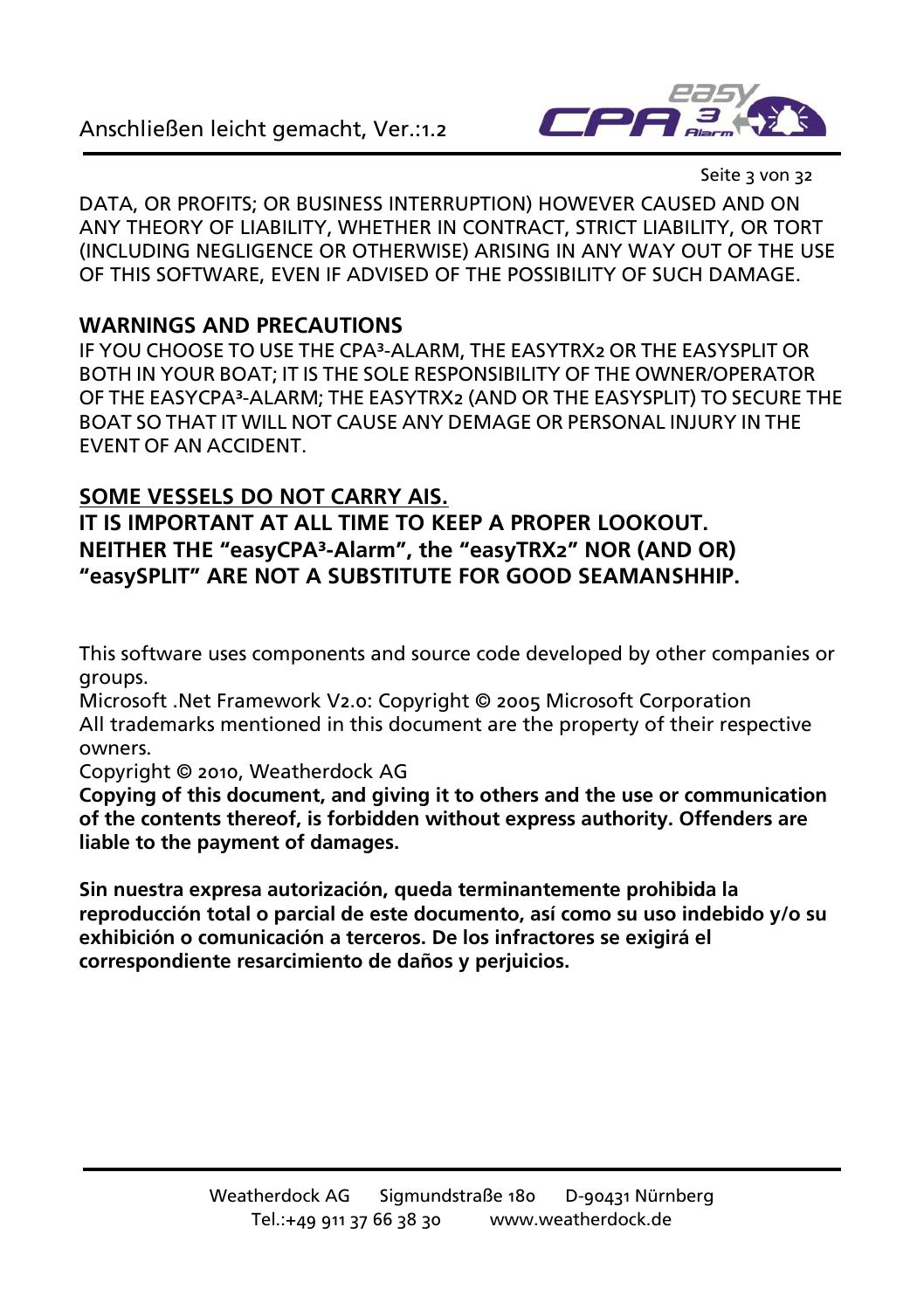

|                                                               | Seite 4 von 32 |
|---------------------------------------------------------------|----------------|
| <b>TABLE OF CONTENTS</b>                                      |                |
| <b>PREREQUISITES</b>                                          | 5              |
| 1. SCOPE OF DELIVERY                                          | 6              |
| 2. MOUNTING AND INSTALLATION                                  | 7              |
| 2.1. Mechanical and electrical installation - recommendations | $\overline{7}$ |
| 3. STARTING UP                                                | 10             |
| 4. TROUBLESHOOTING                                            | 11             |
| 5. MAINTANANCE                                                | 11             |
| <b>6. CONTACT AND PRODUCT SUPPORT INFORMATION</b>             | 11             |
| 8. WARRANTY                                                   | 13             |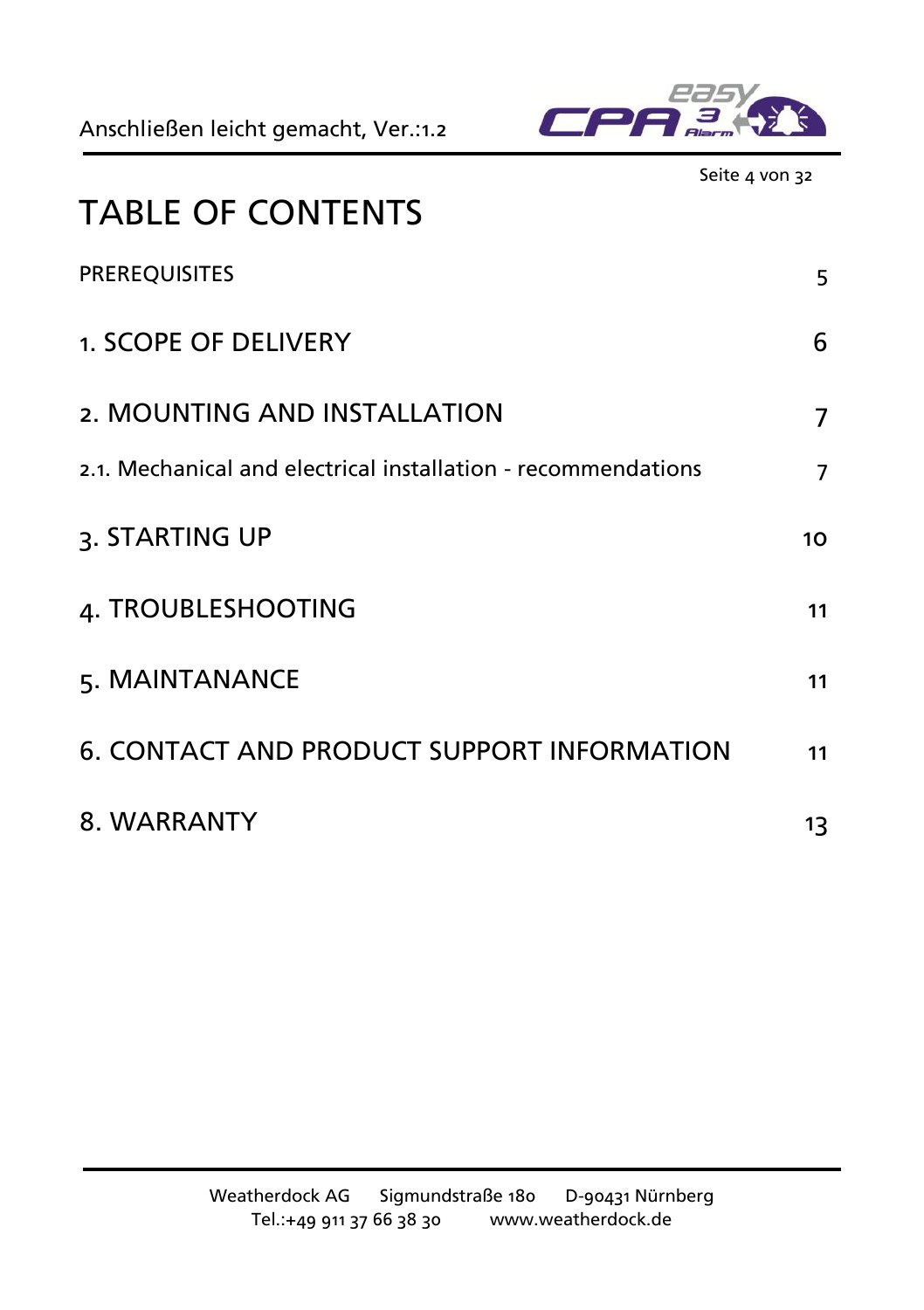

Seite 5 von 32

### **Manual revision status**

Revision 1.0, author Knipp, revision  $19<sup>th</sup>$  January 2011 basis Revision 1.1, author Schuster, revision 9<sup>th</sup> November 2011 Revision 1.2, author Schuster, revision 3<sup>rd</sup> May 2012

### **Congratulations!**

Thank you for purchasing a unit from the Weatherdock AG. This testifies your high technical competence, because you purchased the best available product on the market. Thank you.

#### <span id="page-4-0"></span>**PREREQUISITES**

The easyTRX2 programming application is designed to operate with Microsoft Windows® 2000 (SP 3), XP (SP 2) and above. Recommended minimum system requirements are:

- Microsoft Windows® 2000 SP3 or Microsoft Windows® XP SP2
- Display resolution of at least 1024 x 768
- One USB port
- A pointing device (mouse or equivalent)

Due to "Time – Synchronization" they use the same organization of free and allocated windows (Slots) in the shared VHF Data Link (this method is called "Carrier Sense Time Division Multiple Access") to send and receive messages. Without the necessity of any operating interaction, both vessels know exactly who or what is cruising nearby and where the individual object is heading.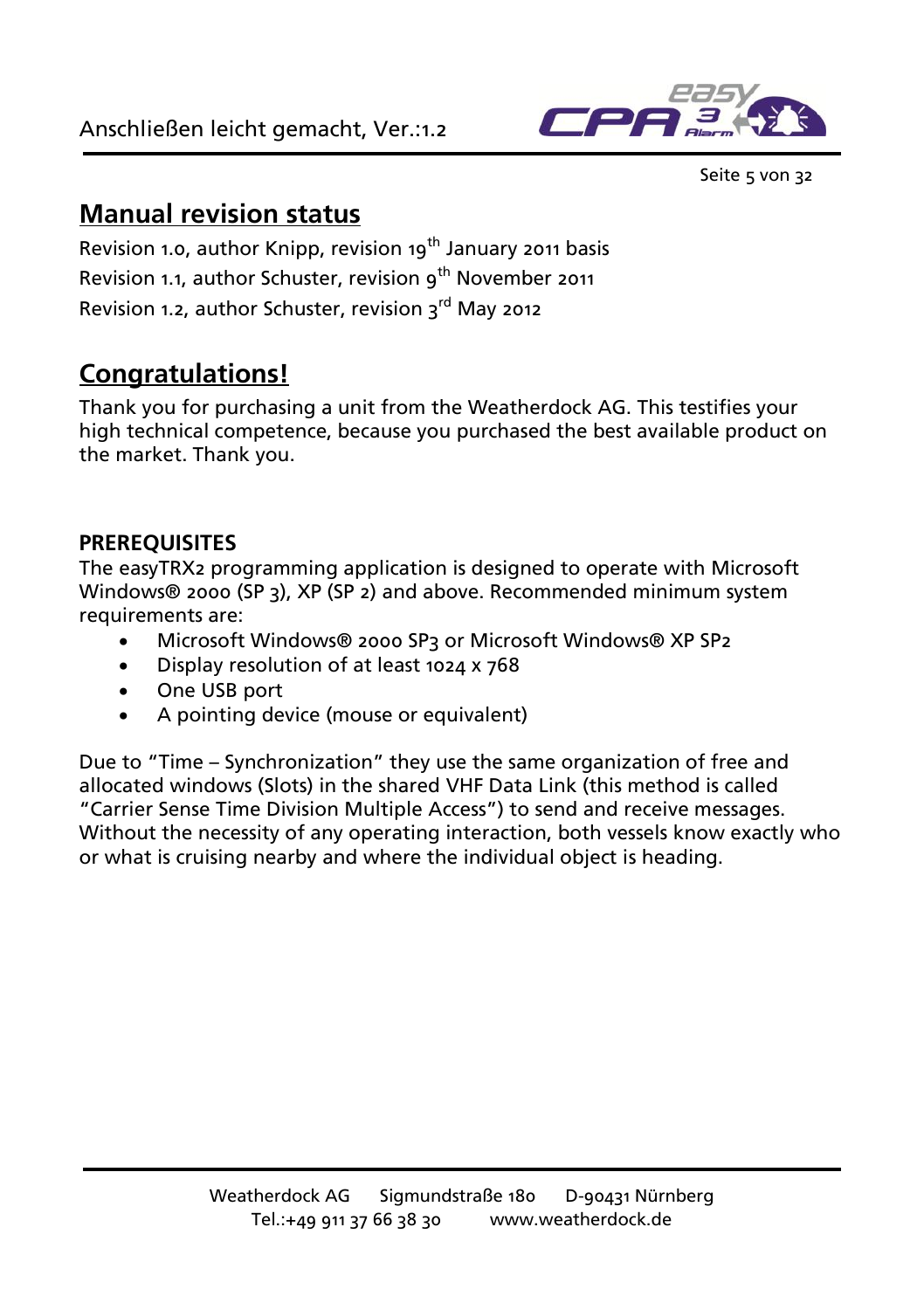

Seite 6 von 32

## <span id="page-5-0"></span>**1. SCOPE OF DELIVERY**

Each box contains:

- The easyCPA<sup>3</sup>-Alarm
- One grey and one white cable to connect the device with the easyTRX2 or the TRX2-IS (preinstalled)
- This manual

(Possible changes in the design)

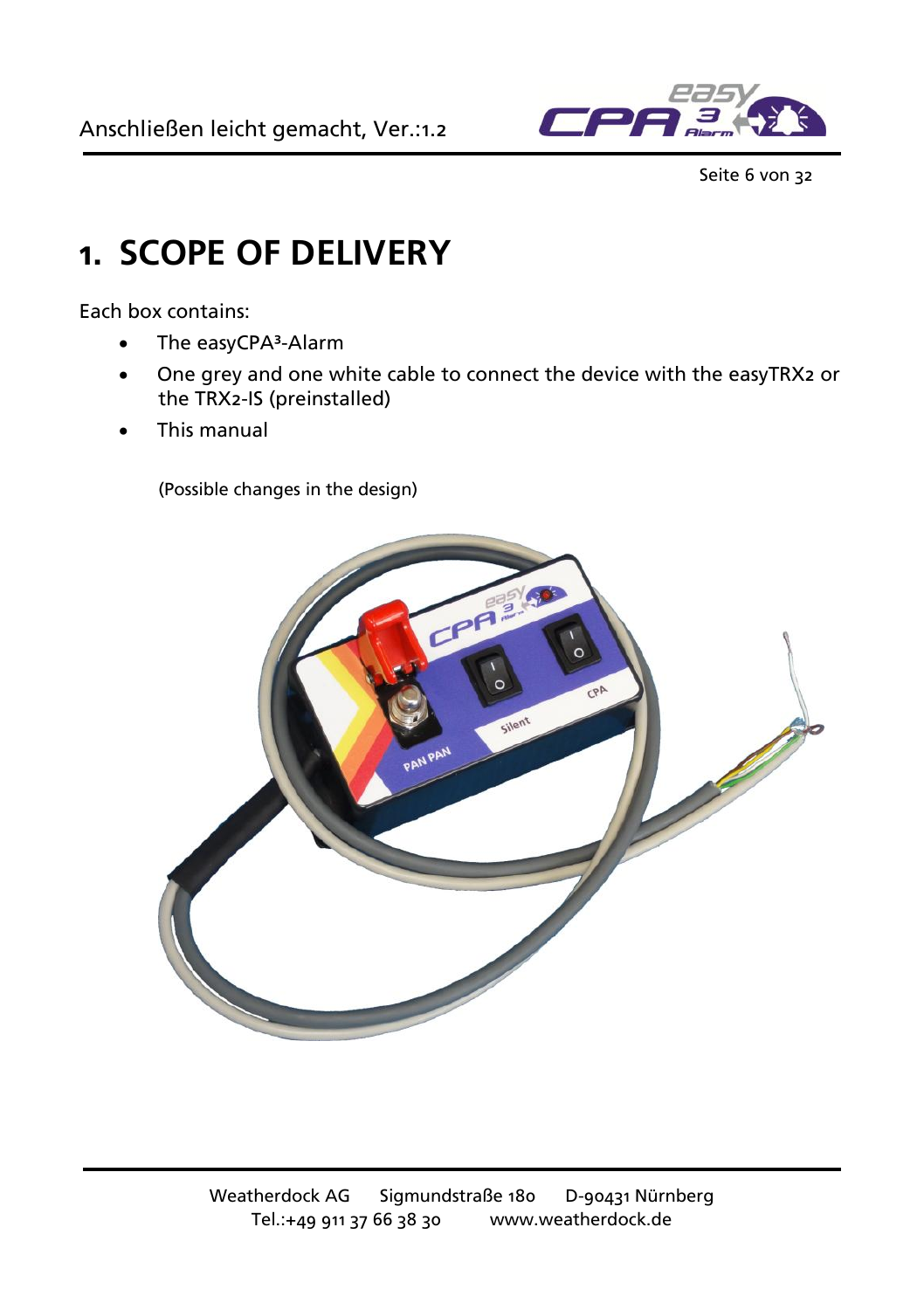Anschließen leicht gemacht, Ver.:1.2



Seite 7 von 32

## <span id="page-6-0"></span>**2. MOUNTING AND INSTALLATION**

### <span id="page-6-1"></span>**2.1. Mechanical and electrical installation - recommendations**

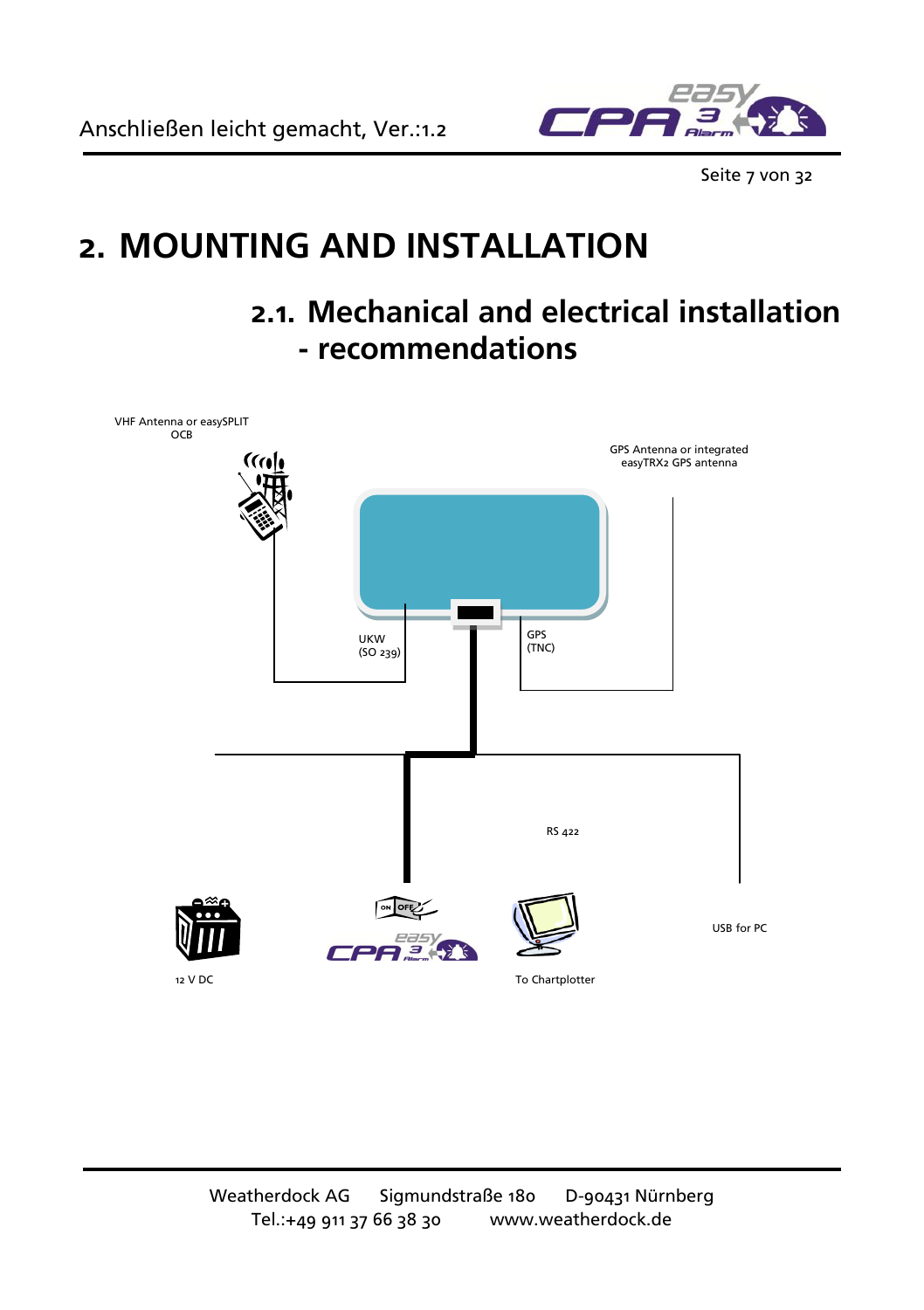



Seite 8 von 32

#### Wiring of the easyTRX2 and easyTRX2-IS

|                          | cables<br>ъ<br>Quantity |                                        |                        | 'n<br>۵<br>ទី<br>ť. |
|--------------------------|-------------------------|----------------------------------------|------------------------|---------------------|
| Pos Cable group          |                         | <b>Final wire colour Functionality</b> |                        | 운                   |
| 1 NMEA                   |                         | 6 green                                | NMEA out 38400, (-)    | 9                   |
| 2 NMEA                   |                         | white                                  | NMEA out 38400, (+)    | 1                   |
| ุา∣NMEA                  |                         | pink-coloured                          | NMEA in 38400, (-)     | 10                  |
| 4 NMEA                   |                         | grey                                   | NMEA in 38400, (+)     | $\overline{2}$      |
| 5 NMEA                   |                         | <b>Brown</b>                           | NMEA in 4800, (-)      | 11                  |
| 6 NMEA                   |                         | Yellow                                 | NMEA in 4800, (+)      | 3                   |
| <b>External switches</b> |                         | 4 green                                | SRM switch (-)         | В                   |
| 8 External switches      |                         | white                                  | SRM switch (+)         | 5                   |
| 9 External switches      |                         | brown                                  | Silent switch (-)      | 12                  |
| 10 External switches     |                         | yellow-                                | Silent switch $(+)$    | 4                   |
| $11$ CPA                 | 2                       | brown                                  | CPA Alarm (-)          | 14                  |
| 12 CPA                   |                         | white                                  | CPA Alarm (+)          | 6                   |
| 13 Power                 | 21                      | black                                  | Power 9.6-31.2 VDC (-) | J.                  |
| 14 Power                 |                         | red                                    | Power 9.6-31.2 VDC (+) | ./.                 |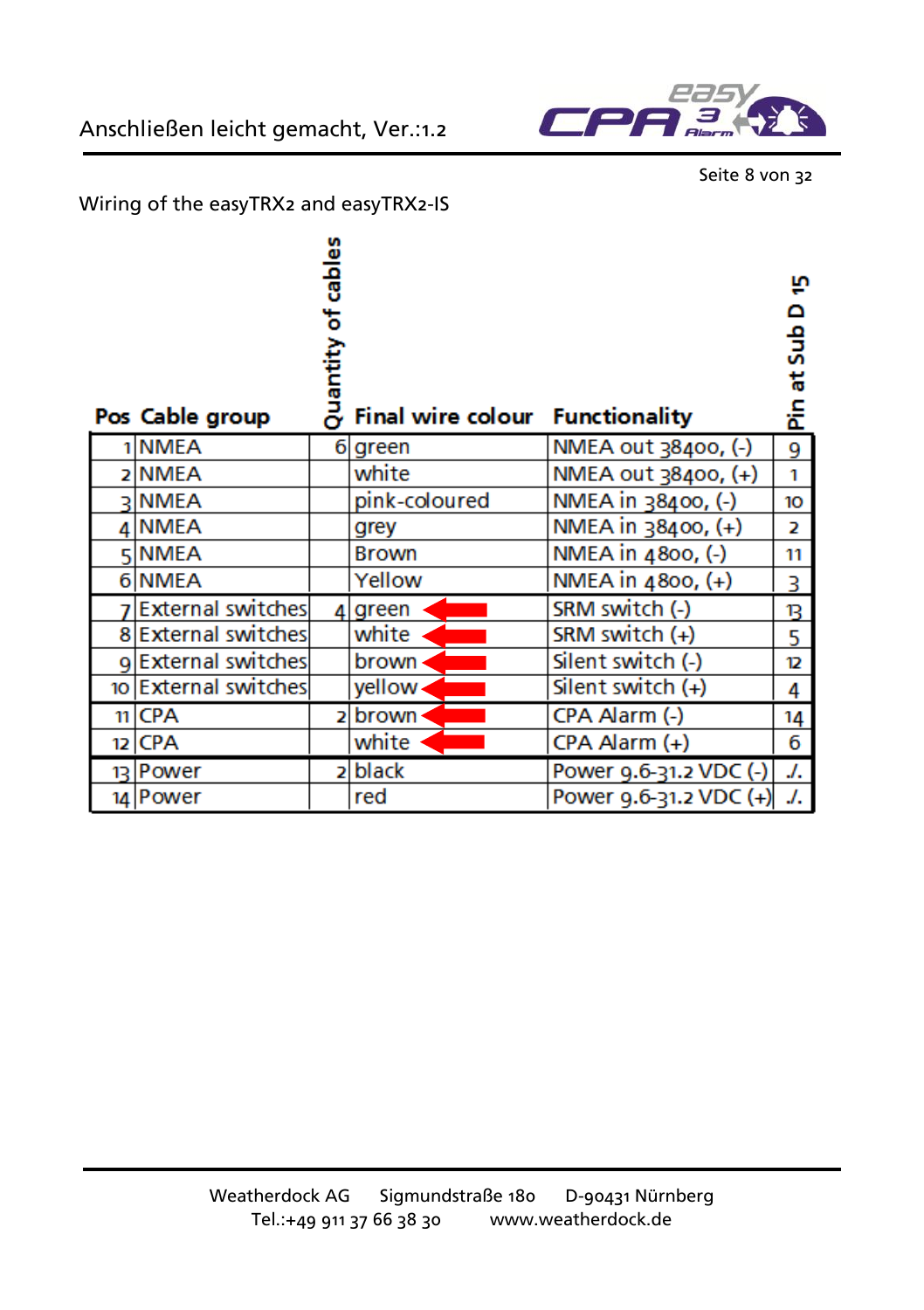

Seite 9 von 32

#### **CPA:**

- 1. Connect the brown cable of the two-pole cable with the brown cable of the easyTRX2 which is marked with "CPA".
- 2. Connect the white cable of the two-pole cable with the white cable of the easyTRX2 which is marked with "CPA".

#### **Silent switch:**

- 1. Connect the brown cable of the four pole cable with the brown cable of the easyTRX2 which is marked with "Switches".
- 2. Connect the yellow cable of the four pole cable with the yellow cable of the easyTRX2 which is marked with "Switches".

#### **PAN-PAN switch:**

- 1. Connect the green cable of the four pole cable with the green cable of the easyTRX2 which is marked with "Switches"
- 2. Connect the white cable of the four pole cable with the white cable of the easyTRX2 which is marked with "Switches"

### **2.1.1. Mounting**

Please make sure that the easyCPA<sup>3</sup>-Alarm is protected from direct solar

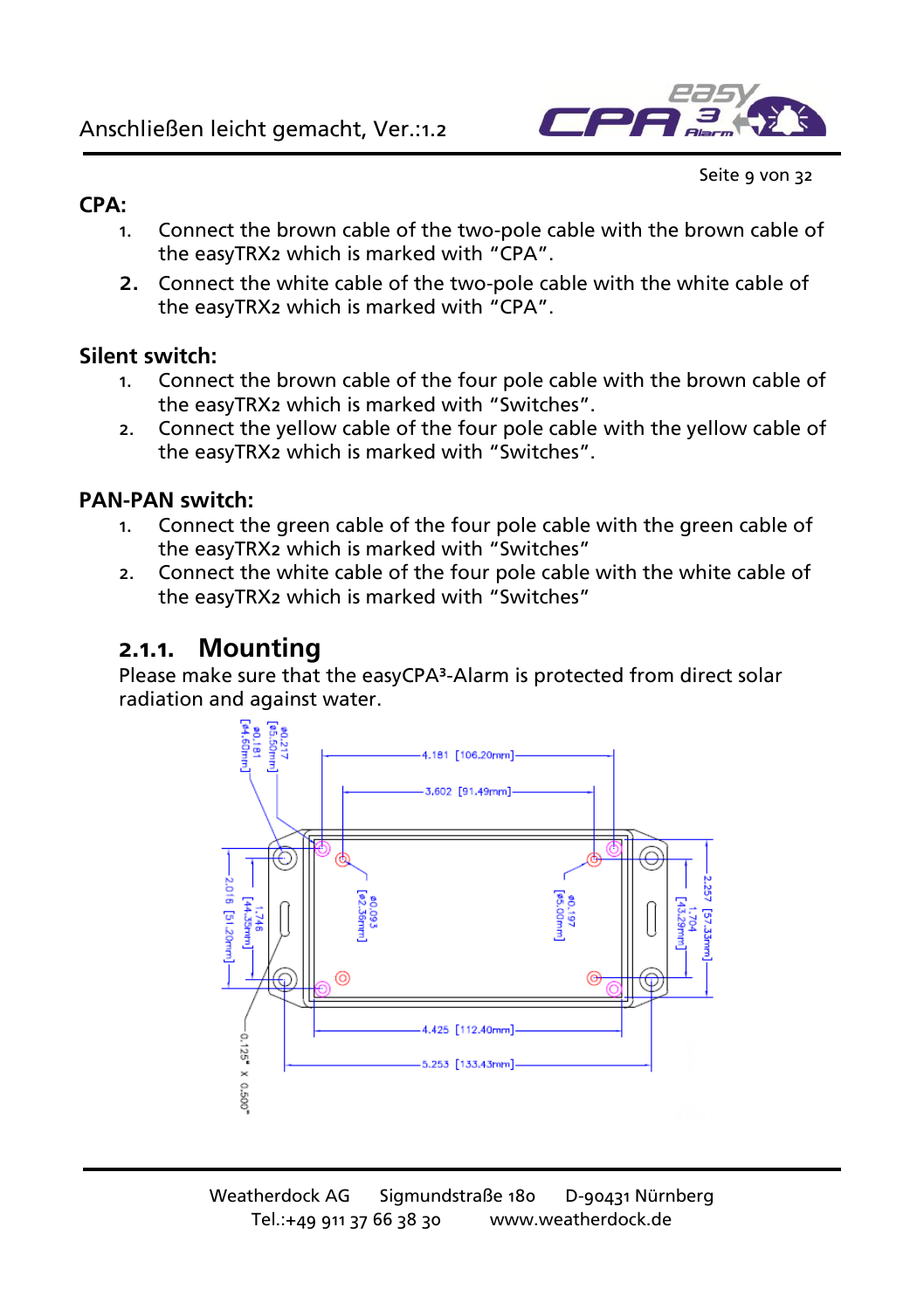

Seite 10 von 32

## <span id="page-9-0"></span>**3. STARTING UP**

After you have connected the easyCPA³-Alarm with the easyTRX2 or easyTRX2-IS as explained before you can continue with the fine tuning.

To do this, start the easyTRX2 or the easy TRX2-IS software. The individual CPAvalue has to be filled in, where the specific data of you vessel is deposited.

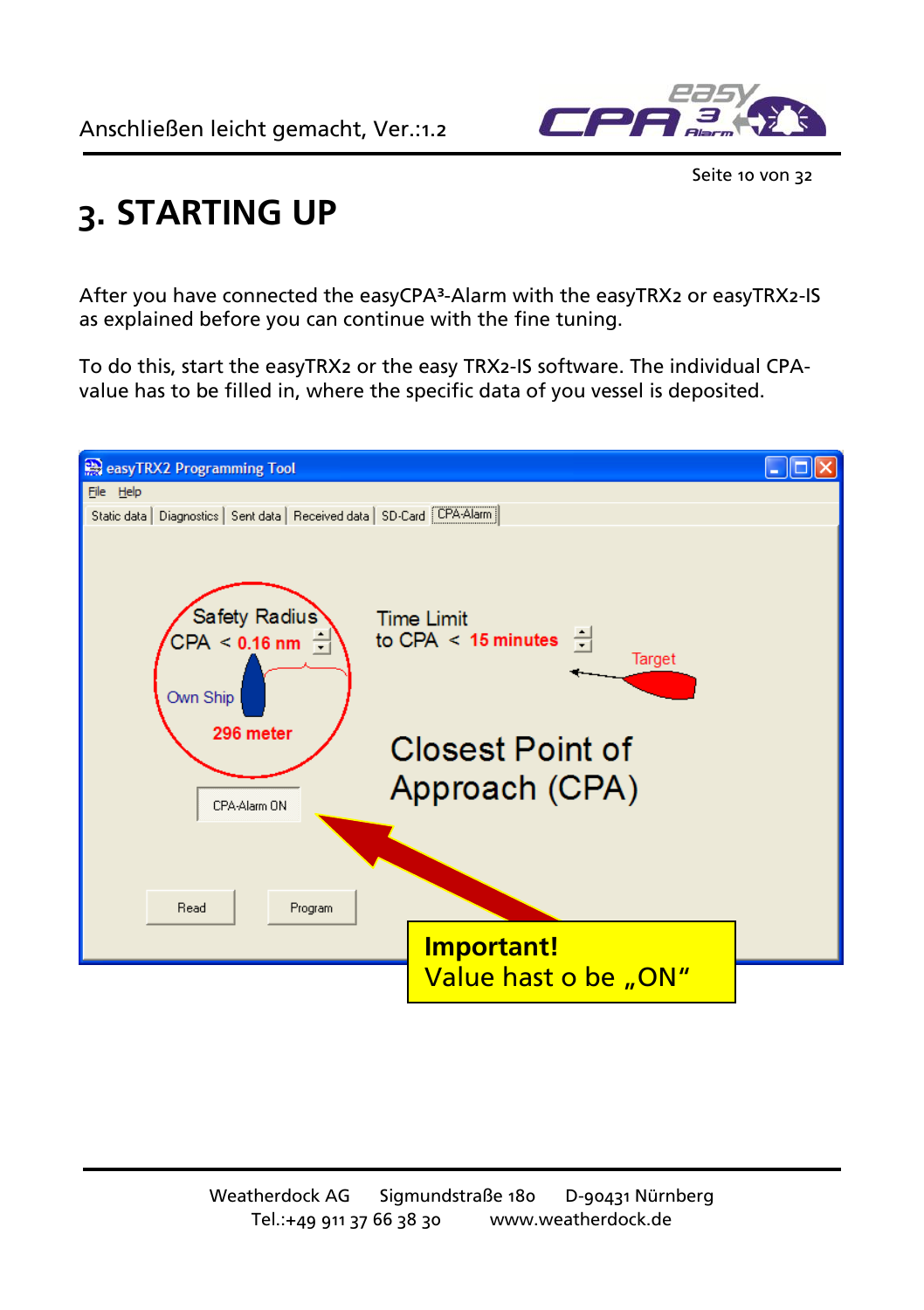

Seite 11 von 32

## <span id="page-10-0"></span>**4. TROUBLESHOOTING**

| Problem                                          | Cause                                 | <b>Solution</b>                                                                           |
|--------------------------------------------------|---------------------------------------|-------------------------------------------------------------------------------------------|
| Device does not<br>deliver an acoustic<br>signal | Device "off"                          | turn the "CPA" switch on<br>(1)                                                           |
|                                                  | Cables are not<br>connected           | Please check if the cable<br>connection is correct.<br>Brown to brown,<br>white to white. |
|                                                  | Software is set on<br>"CPA-Alarm off" | Change software into<br>"CPA-Alarm ON"                                                    |

## <span id="page-10-1"></span>**5. MAINTANANCE**

Do not use any abrasive or solvent-containing cleaning products to clean the easyCPA<sup>3</sup>-Alarm as some solvents may harm the case material. To clean, wipe down with a damp cloth.

The easyCPA-Alarm contains no parts that require maintenance.

Unauthorized opening of the easyCPA<sup>3</sup>-Alarm system will invalidate the warranty.

## <span id="page-10-2"></span>**6. CONTACT AND PRODUCT SUPPORT**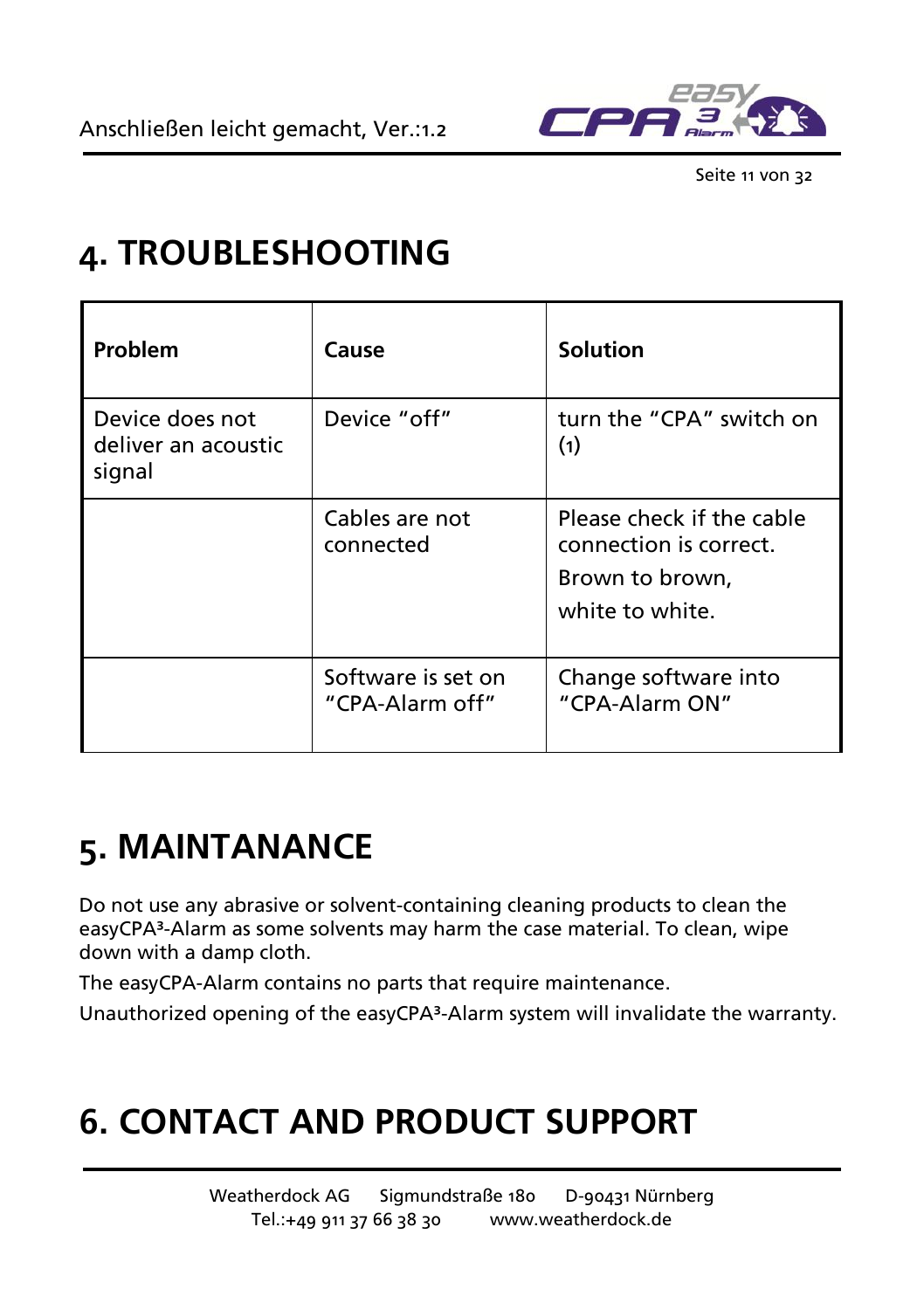

Seite 12 von 32

## **INFORMATION**

Although WEATHERDOCK AG strives for accuracy in all its publications; this manual may contain errors or omissions, and is subject to change without prior notice. WEATHERDOCK shall not be held liable for any specific, indirect, incidental or consequential damages as a result of its use. WEATHERDOCK components may only be used in safety of life devices or systems, with the express written approval of WEATHERDOCK, as the failure of such components could cause the failure of the WEATHERDOCK device or system. If these fail, it is reasonable to assume that the safety of the user or other persons may be endangered.

#### **Contact:**

Always contact your local shop or dealer if you have questions. In most cases he can help you quickly and effectively. If your dealer does not know what to do, please do not hesitate to contact us:

> **Weatherdock AG Sigmundstraße 1807 90431 Nürnberg Tel: +49 [0] 911-376638-30 [support@weatherdock.de](mailto:support@weatherdock.de) www.easyAIS.com**

## **7. License agreement**

If you are using an easyTRX2 you agree to the terms and conditions of the following warranty agreement. Please read the agreement carefully.

WEATHERDOCK AG grants a limited license for use of the device for normal use. All titles and intellectual property rights in and to the software remain with WEATHERDOCK AG.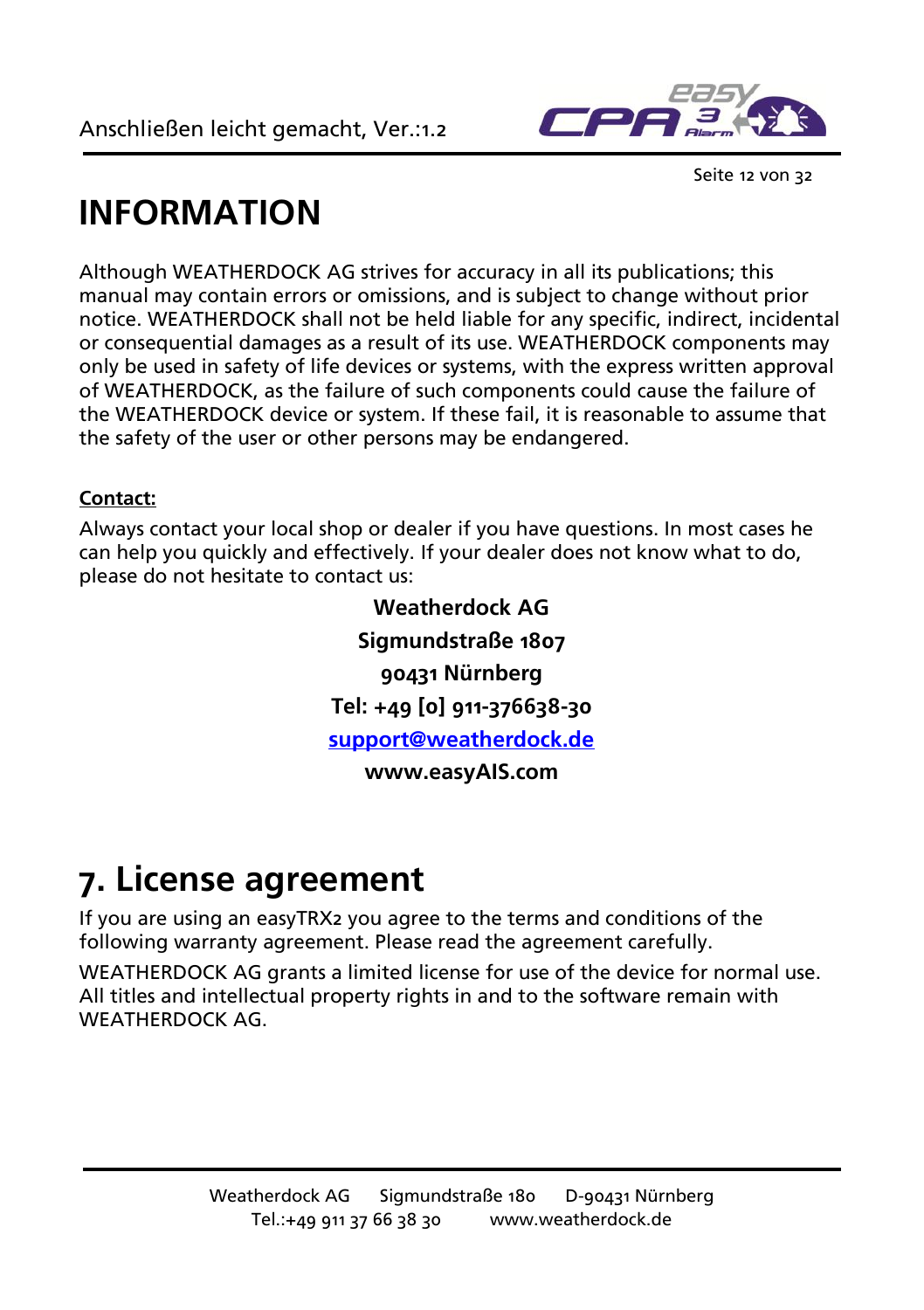

Seite 13 von 32

## <span id="page-12-0"></span>**8. WARRANTY**

This Weatherdock product is warranted to be free from defects in materials or workmanship for 24 month from the date of purchase. Within this period, Weatherdock will at its sole option repair or replace any components that fail in normal use such as repairs or replacement will be made at no charge to the customer for parts or labor, provided that the customer bears any transportation costs. This warranty does not cover failures due to abuse, misuse, accident or unauthorized alteration or repairs.

THE WARRANTIES AND REMEDIES CONTAINED HEREIN ARE EXCLUSIVE AND IN LIEU OF ALL OTHER WARRANTIES EXPRESS OR IMPLIED OR STATUTORY, INCLUDING ANY LIABILITY ARISING UNDER ANY WARRANTY OF MERCHANTABILITY OR FITNESS FOR A PARTICULAR PURPOSE, STATUTORY OR **OTHERWISE** 

IN NO EVENT SHALL WEATHERDOCK BE LIABLE FOR ANY INCIDENTAL, SPECIAL, INDIRECT OR CONSEQUENTIAL DAMAGES, WHETHER RESULTING FROM THE USE, MISUSE, OR INABILITY TO USE THIS PRODUCT OR FROM DEFECTS IN THE **PRODUCT.** 

Weatherdock retains the exclusive right to repair or replace the unit or software or offer a full refund of the purchase price at its sole discretion. Such remedy shall be your sole and exclusive remedy for any breach of warranty.

If you choose to use the EasyTRX2 and/or/or easySPLIT or both in a boat, it is the sole responsibility of the owner/operator of the EasyTRX2 to secure the easyTRX2 so that it will not cause damage or personal injury in the event of an accident. It is the sole responsibility of the operator of the boat to operate the boat in a safe manner, maintain full surveillance of all boating conditions at all times, and never become distracted by the EasyTRX2 to the exclusion of safe operating practices.

### **SOME VESSELS DO NOT CARRY AIS. IT IS IMPORTANT AT ALL TIME TO KEEP A PROPER LOOKOUT. THE "easyTRX2" DOES NOT SUBSTITUTE GOOD SEAMANSHIP**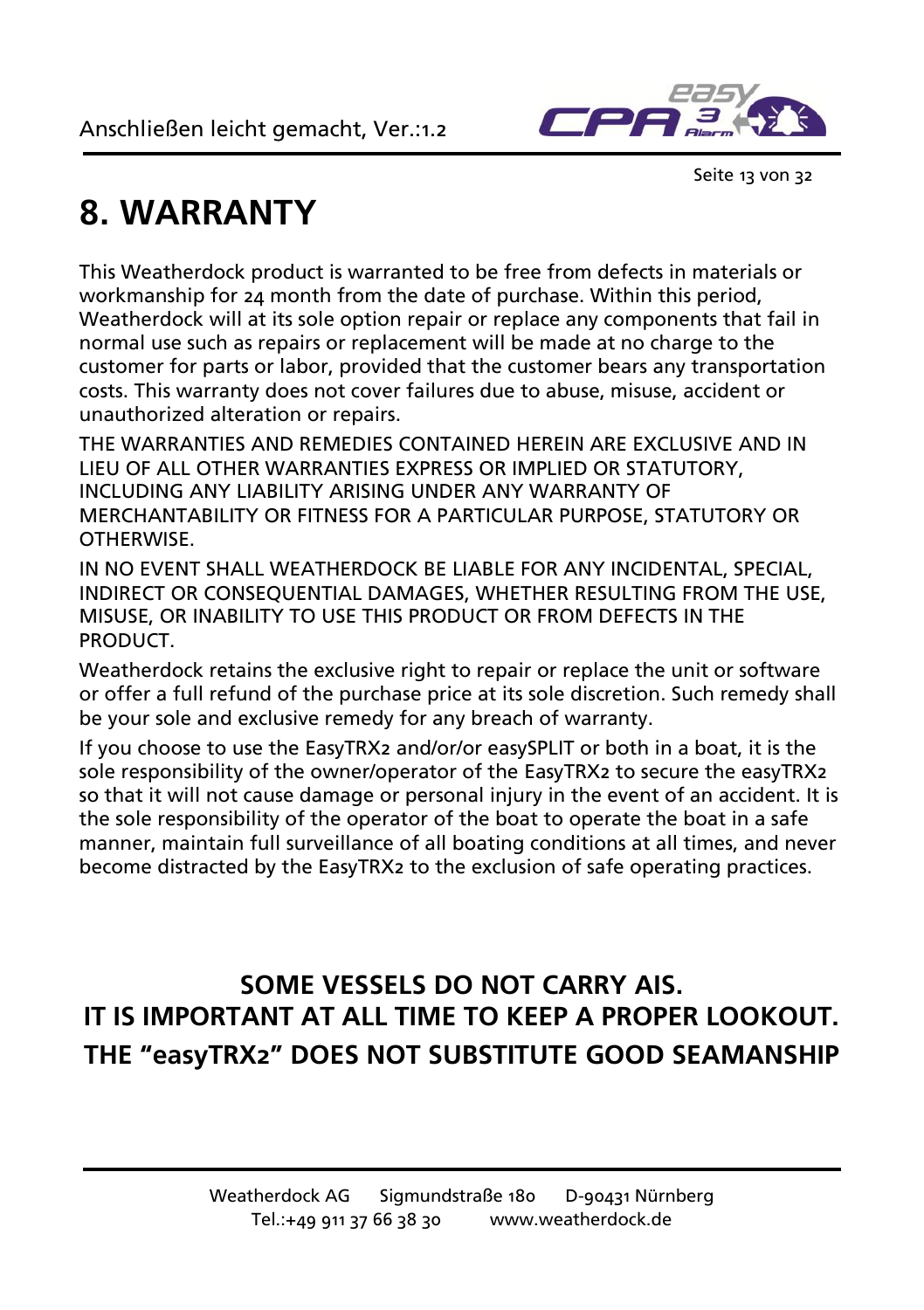

#### Seite 14 von 32

## **INDEX**

| A                        |                |  |
|--------------------------|----------------|--|
| Abmaße<br>ANWENDUNG      | 26<br>19       |  |
| B                        |                |  |
| Bildschirm Auflösung     | 22             |  |
| $\mathcal{C}$            |                |  |
| Contact<br><b>CPA</b>    | 13, 14<br>9,25 |  |
| D                        |                |  |
| designed to operate with | 5              |  |
| $\mathbf{E}$             |                |  |
| easySPLIT                | 20, 31         |  |
| F                        |                |  |
| Fehlerbehebung           | 28             |  |

### *G*

| <b>GENERAL WARNINGS</b> |    |
|-------------------------|----|
| Gewährleistung          | 30 |

### *I*

| Inbetriebnahme EASYCPA-Alarm | - 27 |
|------------------------------|------|
| installation                 |      |
| Installation                 | 24   |

### *K*

| Kabelbelegung easyTRX2           | 25 |
|----------------------------------|----|
| Kontakt und Produktunterstützung |    |
|                                  | 29 |

#### *L*

| license agreement | 14 |
|-------------------|----|
| <b>LIZENZ</b>     | 19 |

#### *M*

Maintanance 13 Mechanical and electrical installation - recommendations 7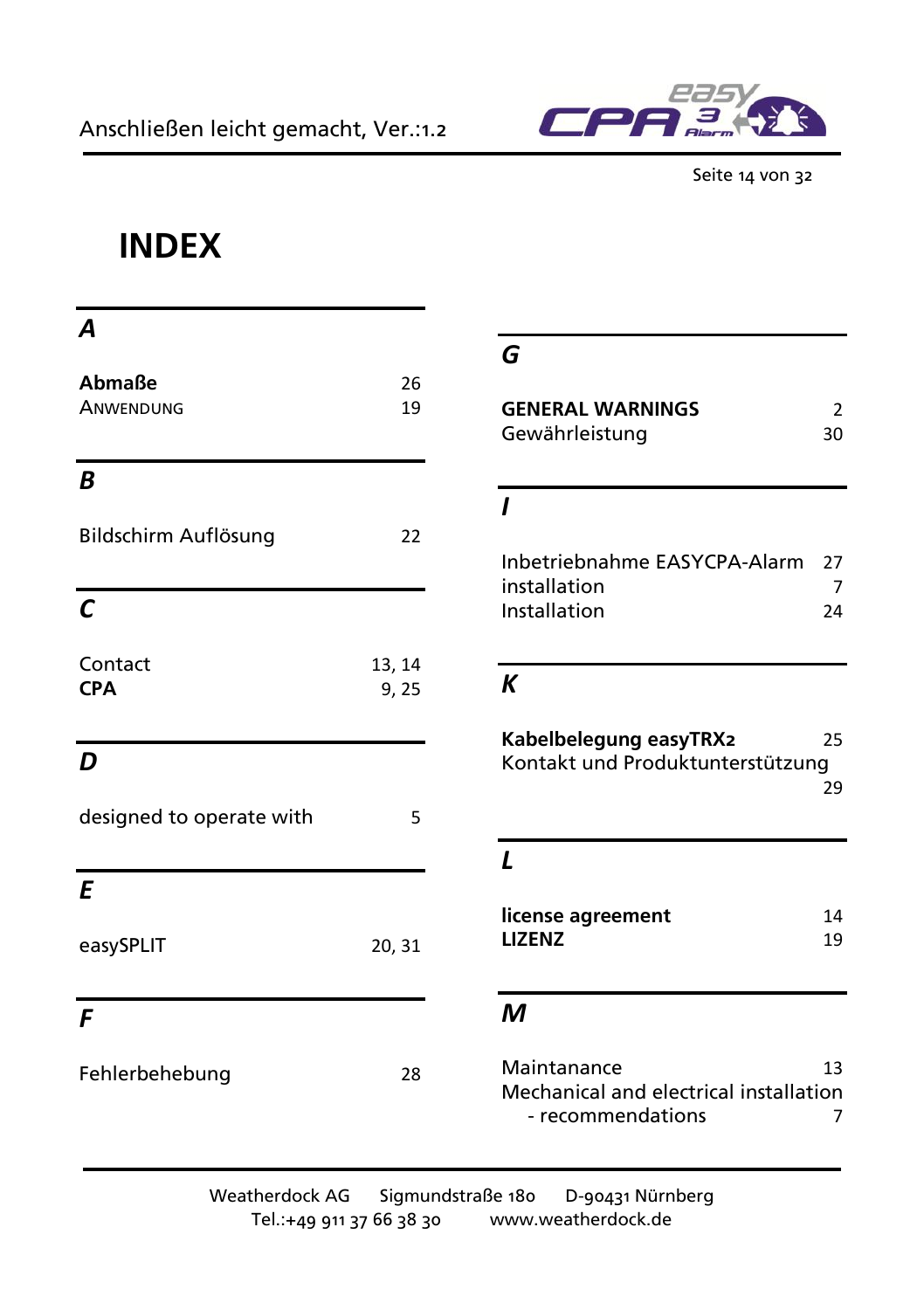#### Anschließen leicht gemacht, Ver.:1.2

| Mechenischer und elektrischer |       |
|-------------------------------|-------|
| Anschluß - Empfehlungen       | 24    |
| Mindestanfordungen            | 22    |
| <b>MMSI</b>                   | 2, 19 |
| Montage:                      | 26    |
| Mounting                      | 7, 10 |

### *O*

| Öffnen des Gerätes | 28    |
|--------------------|-------|
| P                  |       |
| <b>PAN-PAN</b>     | 9, 26 |
| R                  |       |
| <b>RUFZEICHEN</b>  | 19    |

| <b>Alarm</b> |
|--------------|

| <b>SICHERHEITSHINWEIS</b><br>19<br>Silent swich<br>26<br><b>Silent switch</b><br>q<br>starting up<br>11<br>system requirements<br>5 | Seite 15 von 32 |  |
|-------------------------------------------------------------------------------------------------------------------------------------|-----------------|--|
|                                                                                                                                     |                 |  |
|                                                                                                                                     |                 |  |
|                                                                                                                                     |                 |  |
|                                                                                                                                     |                 |  |
|                                                                                                                                     |                 |  |

### *T*

| Troubleshooting                       | 12           |
|---------------------------------------|--------------|
| V                                     |              |
| <b>VORSICHT</b>                       | 20, 31       |
| W                                     |              |
| <b>WARNUNG</b><br>Warranty<br>WARTUNG | 20, 31<br>14 |
|                                       | 28           |

### *S*

| Schematics for the easyCPA-Alarm |   |
|----------------------------------|---|
| connection                       | 8 |
| Scope of deliviery               | 6 |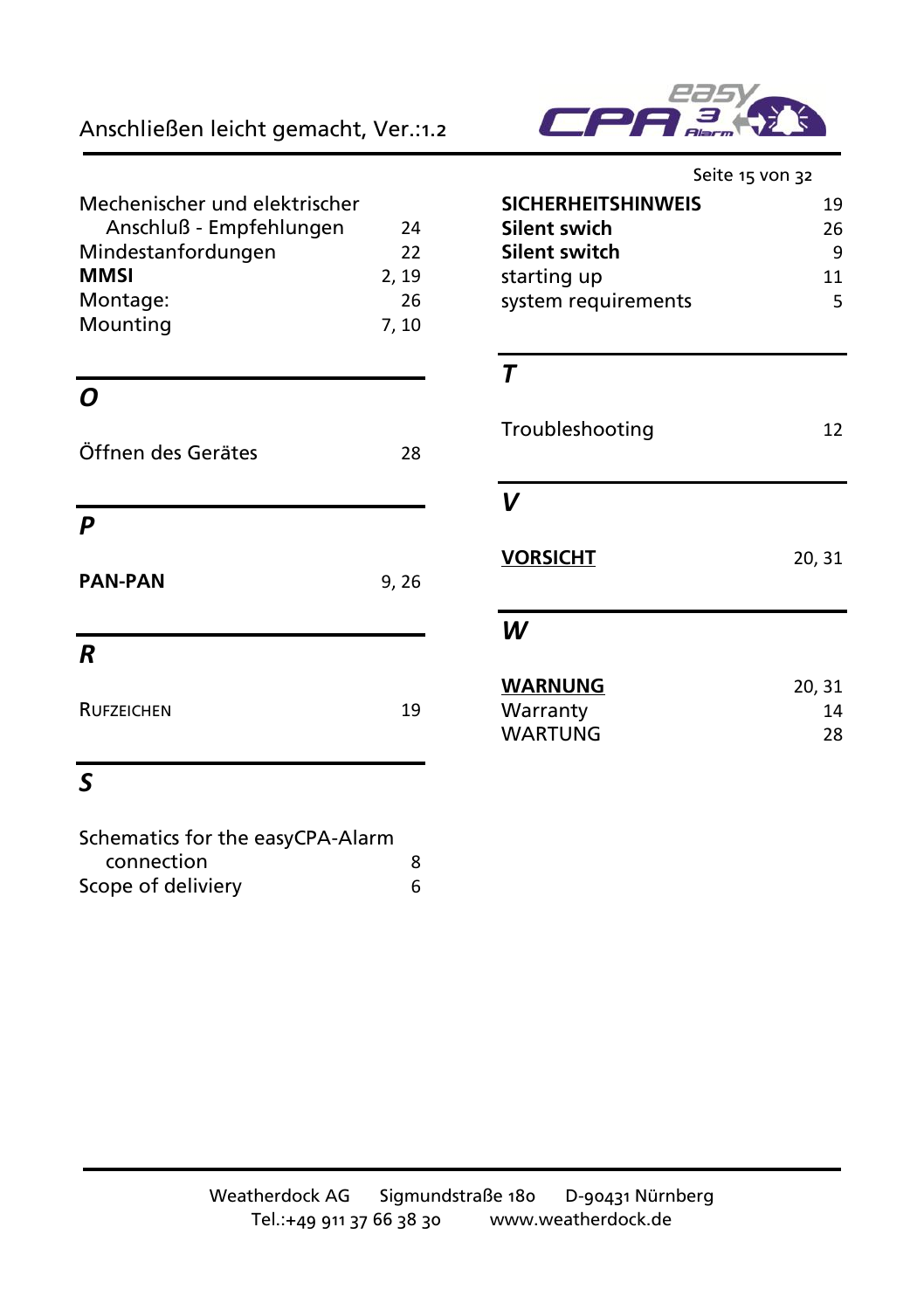

Seite 16 von 32

### "easyCPA<sup>3</sup>-Alarm" Handbuch

### easyCPA<sup>3</sup>-Alarm externer Signalgeber für CPA-Funktion des easyTRX2/TRX2-IS Transceivers Produkt Nr.: A056 Stand 1.2

Weatherdock AG. Sigmundstraße 180 D-90431 Nürnberg Tel.:+49 911 37 66 38 30 Fax: +49 911 37 66 38 40 www.weatherdock.com Email: info@weatherdock.de

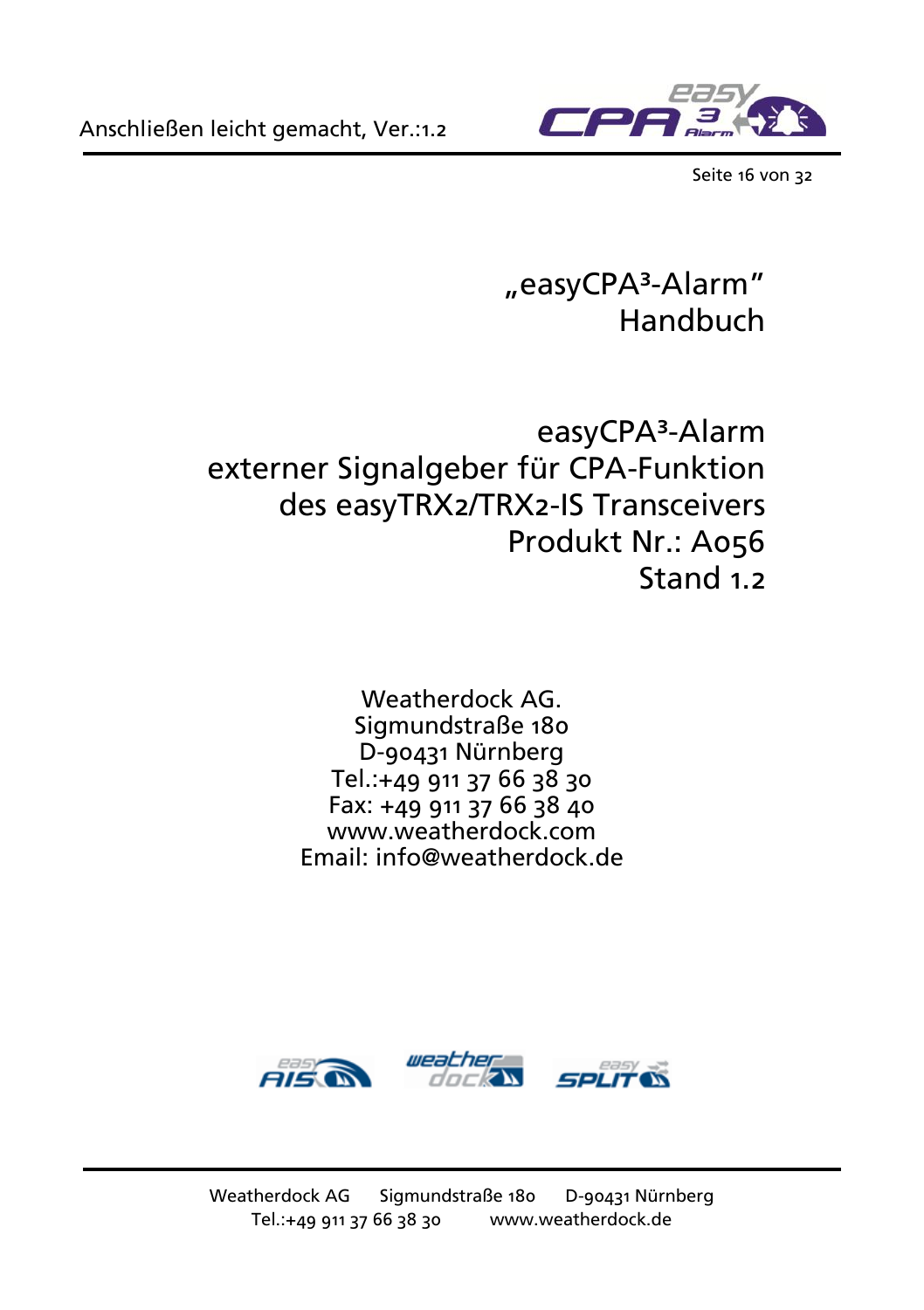

Seite 17 von 32

## **DIES BITTE ZUERST LESEN!**

#### **SICHERHEITSHINWEIS**

ALLE MARITIMEM AIS GERÄTE NUTZEN SATELLITENGESTÜTZTE SYSTEME WIE Z.B. DAS GPS (GLOBAL POSITIONING SATELLITE) NETZWERK ODER DAS GLONASS (GLOBAL NAVIGATION SATELLITE SYSTEM) NETZWERK UM POSITIONSBESTIMMUNGEN DURCHZUFÜHREN. DIE GENAUIGKEIT DIESER SYSTEME IST VARIABEL UND DURCH VERSCHIEDENE FAKTOREN BEEINFLUSST, WIE Z.B. DIE ANTENNENPOSITION, WIE VIELE SATELLITEN GERADE EMPFANGEN WERDEN UM DIE POSITION ZU BESTIMMEN UND WIE LANGE DIE SATELLITENINFORMATION BEREITS VERFÜGBAR IST. ES IST DESWEGEN WÜNSCHENSWERT, WO IMMER MÖGLICH DIE AIS ABGELEITETEN POSITIONEN DES EIGENEN SCHIFFES, SOWIE DES ANDEREN SCHIFFES DURCH BEOBACHTUNG UND ODER RADARÜBERPRÜFUNG ZU VERIFIZIEREN.

DIE EASYTRX2 SOFTWARE IST ALS INSTALLATIONS UND KONFIGURATIONSMITTEL ZU VERWENDEN. DIE ANWENDUNG IST KEINE NAVIGATIONSSOFTWARE UND DARF AUCH NICHT ALS DIESE VERWENDET **WERDEN** 

### **LIZENZ für den Class B Sender easyTRX2** WICHTIGER HINWEIS:

IN VIELEN LÄNDERN IST DAS BETREIBEN EINER AIS SENDE/EMPFANGSEINHEIT GEMÄß DEN UKW SEEFUNKVORSCHRIFTEN GEREGELT. DAS SCHIFFES, WELCHES EINEN AIS CLASS B SENDER EINGEBAUT HAT, MUSS DEN AIS CLASS B SENDER LIZENSIERT HABEN, D.H. IN DAS AIS SYSTEM MUSS DAS RUFZEICHEN UND DIE MMSI NUMMER EINGETRAGEN SEIN. BITTE KONTAKTIEREN SIE DIE ZUSTÄNDIGEN BEHÖRDEN DES JEWEILIGEN LANGES FÜR WEITERFÜHRENDE INFORMATIONEN. IN FORTFÜHRUNG DER UNTERNEHMENSPHILOSOPHIE DER STÄNDIGEN WEITERENTWICKLUNG DER PRODUKTE KANN DIE EASYTRX2 HARD- UND SOFTWARE VON ZEIT ZU ZEIT VERBESSERT UND "UPGEGRADED" WERDEN. DESWEGEN KANN ES MÖGLICH SEIN, DASS ZUKÜNFTIGE VERSIONEN DES EASYTRX2 IN DER BEDIENUNG NICHT EXAKT GENAU MIT DIESER BEDIENUNGSANLEITUNG ZUSAMMEN PASSEN. FÜR DIE NOTWENDIGEN UPGRADES WERDEN DANN DIE ENTSPRECHENDEN BEILAGEN ZU DIESEM MANUAL BEIGELEGT. BITTE NEHMEN SIE SICH DIE ZEIT DAS MANUAL SORGFÄLTIG ZU LESEN UM DEN EASYTRX2 IN VOLLER TIEFE UND MIT ALLEN MÖGLICHKEITEN NUTZEN ZU KÖNNEN.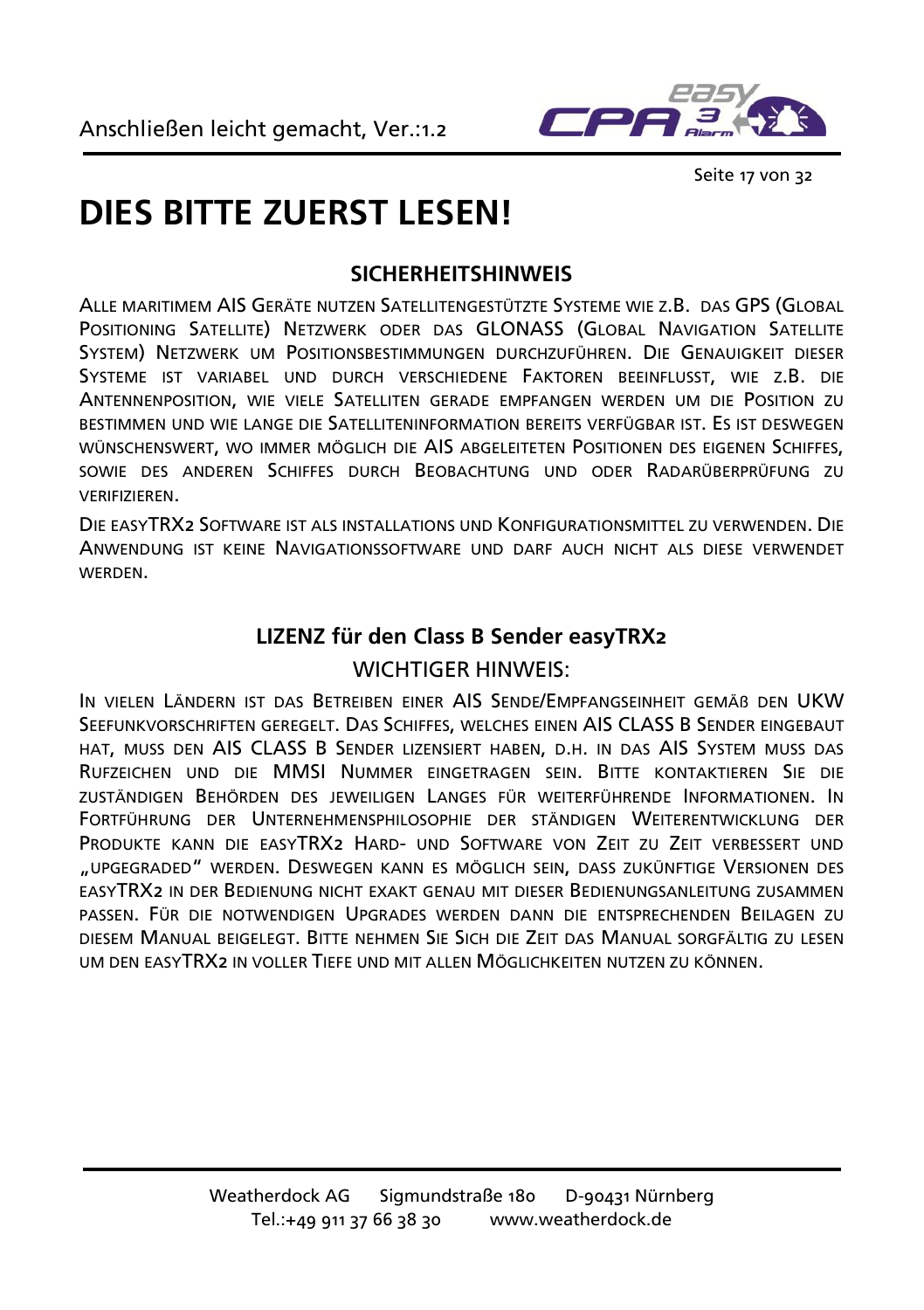

Seite 18 von 32

#### **WARNUNG**

BEIM FÜHREN VON SCHIFFEN LIEGT ES ALLEIN IN DER VERANTWORTUNG DES SCHIFFSFÜHRERS, DAS FAHRZEUG AUF SICHERE ART ZU FÜHREN, VOLLE KONTROLLE ÜBER SÄMTLICHE FAHRTBEDINGUNGEN WÄHREND DER GESAMTEN FAHRTDAUER ZU HABEN. DURCH FEHLERHAFTES VERHALTEN DES FÜHRERS EINES MIT DEM EASYCPA³-ALARM UND DEM EASYTRX2 AUSGERÜSTETEN FAHRZEUGES, BEI DEM DER FAHRER DER BEDIENUNG DES FAHRZEUGES UND DEN UMGEBUNGSBEDINGUNGEN NICHT DIE VOLLE AUFMERKSAMKEIT SCHENKT, KANN ES ZU EINEM UNFALL ODER ZUSAMMENSTOß MIT SACHSCHÄDEN ODER PERSONENSCHÄDEN KOMMEN.

## **VORSICHT:**

ES OBLIEGT ALLEIN DEM ANWENDER DEN EASYCPA<sup>3</sup>-ALARM WIE AUCH DEN EASYTRX2 UND/ODER DEN EASYSPLIT UMSICHTIG ZU GEBRAUCHEN. WEDER EASYCPA<sup>3</sup>-ALARM, EASYTRX2, NOCH EASYSPLIT ENTBINDET SIE VON IHREN SORGFALTSPFLICHTEN!

## **DEMZUFOLGE IST EINE GUTE SEEMANNSCHAFT NACH WIE VOR UNERLÄSSLICH.**

DIESE SOFTWARE BENUTZT PROGRAMMTEILE UND EINEN QUELLCODE, DER VON ANDEREN FIRMEN ODER FIRMENGRUPPEN ENTWICKELT WURDE.

MICROSOFT .NET FRAMEWORK V2.0: COPYRIGHT © 2005 MICROSOFT CORPORATION

ALLE WARENZEICHEN, DIE IN DIESEM DOKUMENT VERWENDET WERDEN SIND EIGENTUM DER GENANNTEN FIRMEN COPYRIGHT © 2010 WEATHERDOCK AG

**WEITERGABE SOWIE VERVIELFÄLTIGUNG DIESER UNTERLAGE, VERWERTUNG UND MITTEILUNG IHRES INHALTES NICHT GESTATTET, SOWEIT NICHT AUSDRÜCKLICH ZUGESTANDEN. ZUWIDERHANDLUNGEN VERPFLICHTEN ZU SCHADENERSATZ.**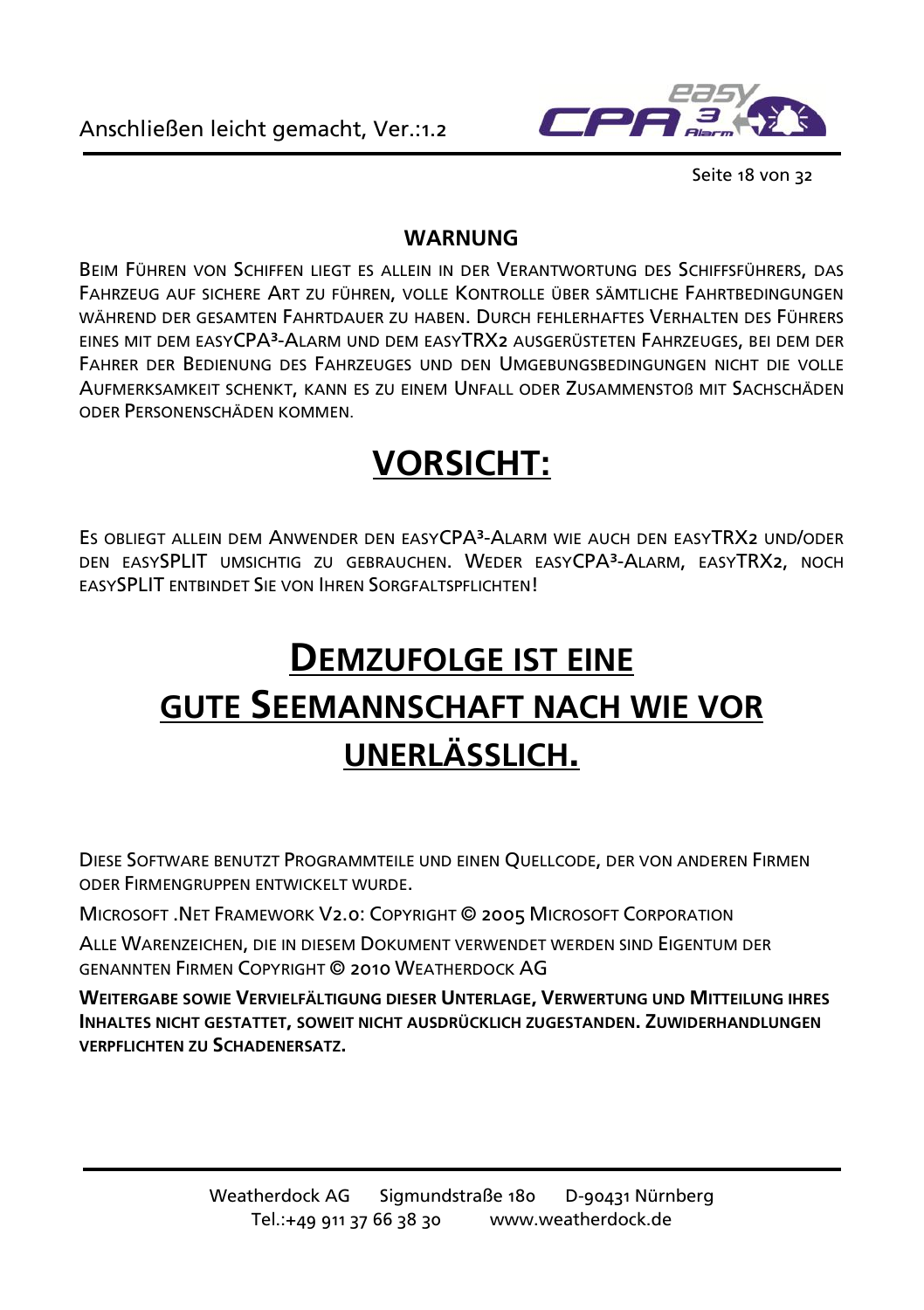Anschließen leicht gemacht, Ver.:1.2



Seite 19 von 32

## **INHALT**

| 1. LIEFERUMFANG                                            | 21 |
|------------------------------------------------------------|----|
| 2. MONTAGE UND INSTALLATION                                | 21 |
| 2.1. Mechanischer und elektrischer Anschluß - Empfehlungen | 22 |
| 2.1.1. Montage:                                            | 24 |
| 3. INBETRIEBNAHME DES EASYCPA <sup>3</sup> -ALARM          | 25 |
| 4. FEHLERBEHEBUNG                                          | 26 |
| 5. WARTUNG                                                 | 26 |
| <b>6. KONTAKT UND PRODUKTUNTERSTÜTZUNG</b>                 | 27 |
| 7. LIZENZVEREINBARUNG                                      | 28 |
| 8. GEWÄHRLEISTUNG                                          | 28 |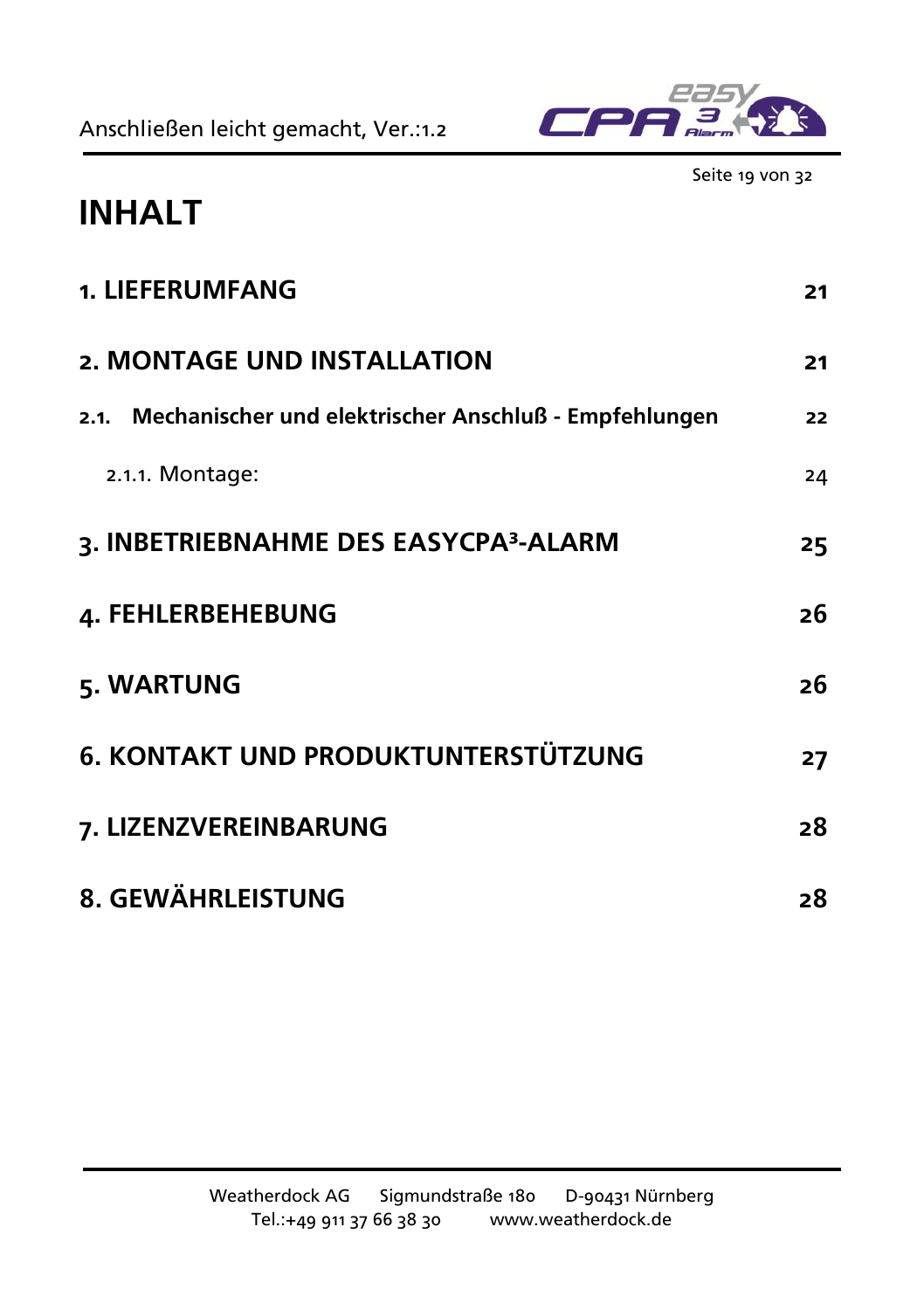

Seite 20 von 32

### **Revisionsstand der Bedienungsanleitung**

- Stand 1.0, Autor Knipp, Stand 19.01.11 Basis
- Stand 1.1, Autor Schuster, Stand 9.11.11
- Stand 1.2, Autor Schuster, Stand 3.5.12

### **Herzlichen Glückwunsch!**

Vielen Dank für den Kauf eines Produktes der Weatherdock AG. Das zeugt von Ihrer hohen technischen Kompetenz, denn Sie haben das Beste am Markt befindliche Produkt gekauft!

#### SYSTEMVORAUSSETZUNGEN

Die easyTRX2 Softwareanwendung ist für die Benutzung mit Microsoft Windows® 2000 (SP 3), XP (SP 2), Vista und Win 7 geeignet. Die empfohlenen Mindestanforderungen an das System sind:

- Microsoft Windows® 2000 SP3 oder Microsoft Windows® XP SP2
- Bildschirm Auflösung mindestens 1024 x 768
- **Mindestens 1 USB Schnittstelle**

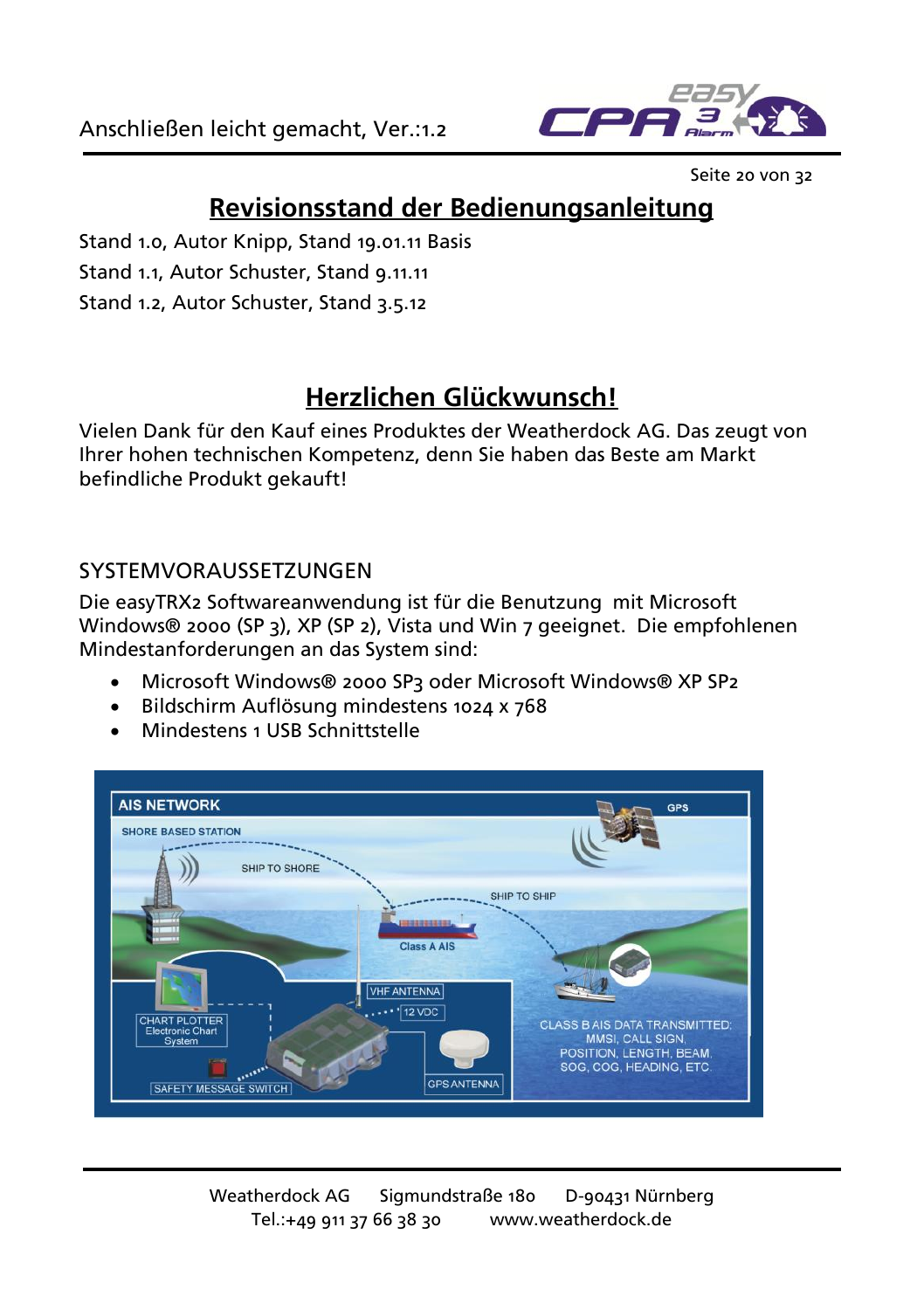

Seite 21 von 32

## <span id="page-20-0"></span>**1. LIEFERUMFANG**

In dem easyCPA<sup>3</sup>-Alarm Karton ist enthalten:

- Der easyCPA<sup>3</sup>-Alarm
- Die Anschlusskabel grau und weiß (am Gerät bereits vorinstalliert)
- Die Betriebsanleitung



<span id="page-20-1"></span>**(Änderungen im Design vorbehalten)**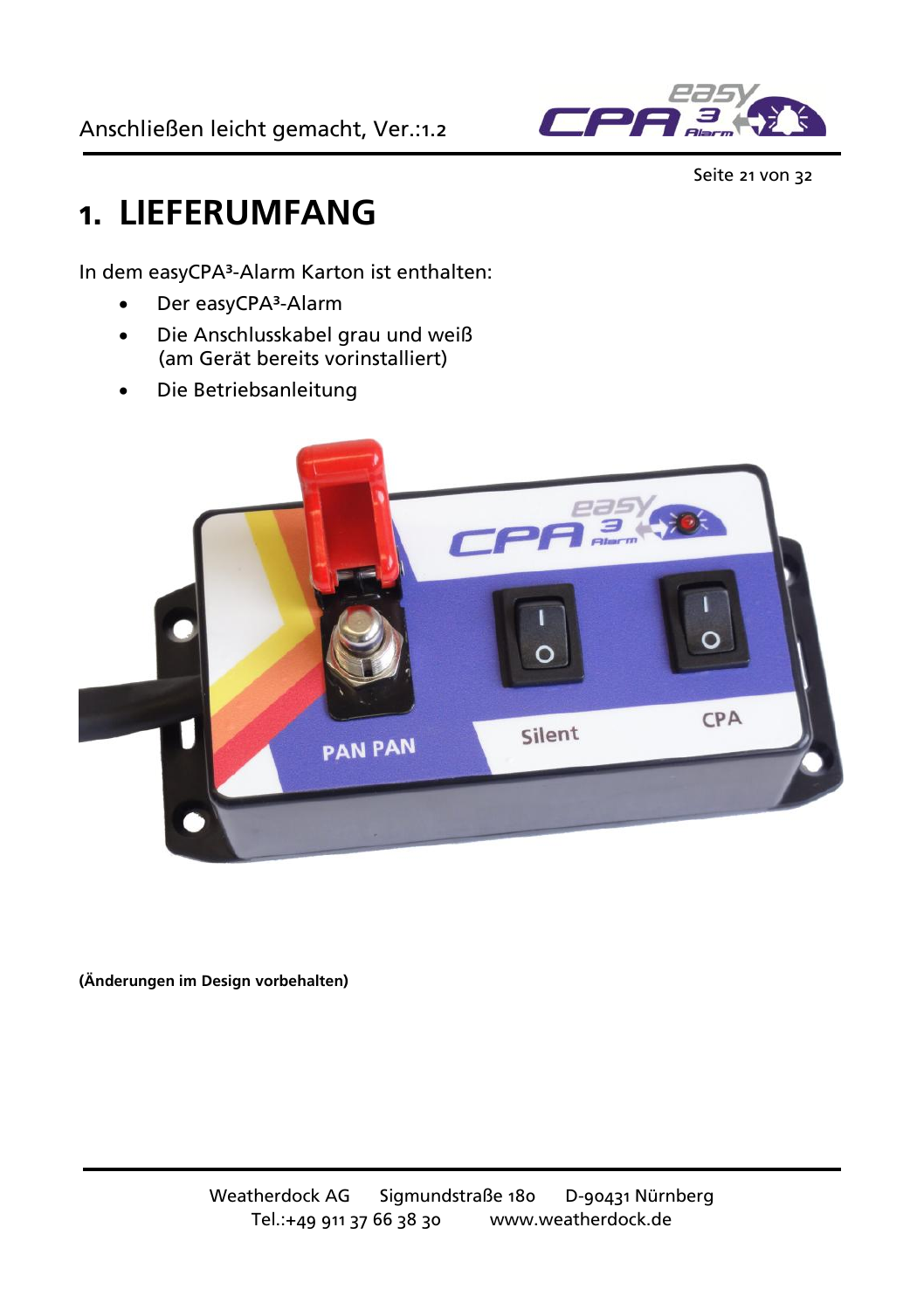

Seite 22 von 32

## **2. MONTAGE UND INSTALLATION**

### <span id="page-21-0"></span>**2.1. Mechanischer und elektrischer Anschluss – Empfehlungen**

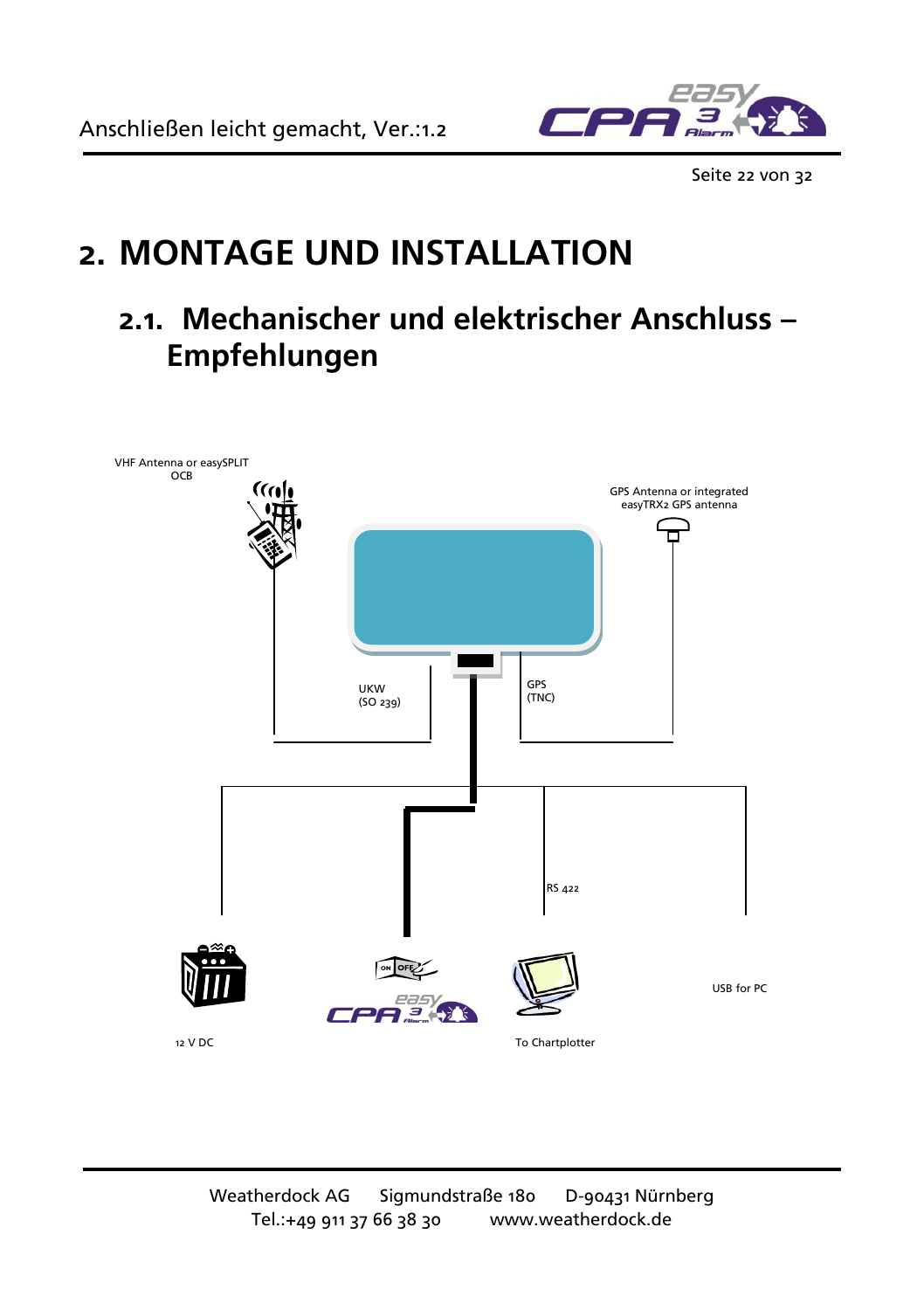



Seite 23 von 32

#### **Kabelbelegung easyTRX2 und easyTRX2-IS**

| Pos Cable group          | cables<br>ზ<br>Quantity | <b>Final wire colour Functionality</b> |                        | φ<br>o<br>ទី<br>ť.<br>운 |
|--------------------------|-------------------------|----------------------------------------|------------------------|-------------------------|
| 1 NMEA                   |                         | 6 green                                | NMEA out 38400, (-)    | 9                       |
| 2 NMEA                   |                         | white                                  | NMEA out 38400, (+)    | 1                       |
| ่ ุ NMEA                 |                         | pink-coloured                          | NMEA in 38400, (-)     | 10                      |
| 4 NMEA                   |                         | grey                                   | NMEA in 38400, (+)     | $\overline{2}$          |
| 5 NMEA                   |                         | <b>Brown</b>                           | NMEA in 4800, (-)      | 11                      |
| 6 NMEA                   |                         | Yellow                                 | NMEA in 4800, (+)      | 3                       |
| <b>External switches</b> |                         | 4 green                                | SRM switch (-)         | В                       |
| 8 External switches      |                         | white                                  | SRM switch (+)         | 5                       |
| 9External switches       |                         | brown                                  | Silent switch (-)      | 12                      |
| 10 External switches     |                         | yellow                                 | Silent switch $(+)$    | 4                       |
| $11$ CPA                 | Þ                       | brown                                  | CPA Alarm (-)          | 14                      |
| 12 CPA                   |                         | white                                  | CPA Alarm (+)          | 6                       |
| 13 Power                 | $\overline{ }$          | black                                  | Power 9.6-31.2 VDC (-) | J.                      |
| 14 Power                 |                         | red                                    | Power 9.6-31.2 VDC (+) | J.                      |

#### **CPA :**

1. Verbinden sie das braune Kabel vom zweipoligen Kabel mit dem braunen Kabel vom easyTRX2 mit der Aufschrift CPA.

2. Verbinden sie das weiße Kabel vom zweipoligen Kabel mit dem weißen Kabel vom easyTRX2 mit der Aufschrift CPA.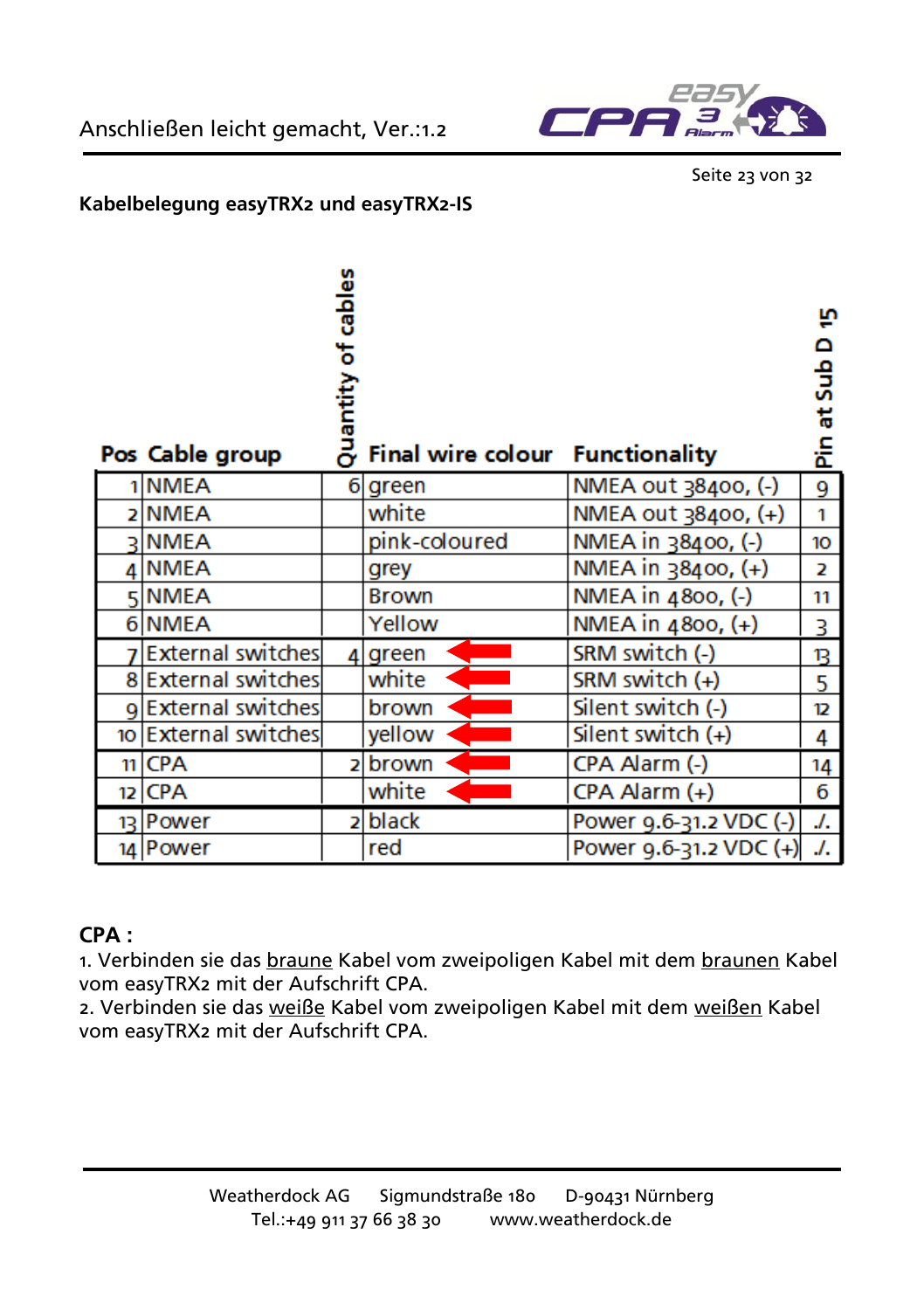#### Anschließen leicht gemacht, Ver.:1.2



Seite 24 von 32

#### **Silent swich:**

1. Verbinden sie das braune Kabel vom vierpoligen Kabel mit dem braunen Kabel vom easyTRX2 mit der Aufschrift Switches.

2. Verbinden sie das gelbe Kabel vom vierpoligen Kabel mit dem gelben Kabel vom easyTRX2 mit der Aufschrift Switches.

#### **PAN-PAN Schalter:**

1. Verbinden sie das grüne Kabel vom vierpoligen Kabel mit dem grünen Kabel vom easyTRX2 mit der Aufschrift Switches.

2. Verbinden sie das weiße Kabel vom vierpoligen Kabel mit dem weißen Kabel vom easyTRX2 mit der Aufschrift Switches.

#### <span id="page-23-0"></span>**2.1.1. Montage:**

Den easyCPA³-Alarm bitte so montieren, dass das Gehäuse vor direkter Sonneneinstrahlung und Wasser geschützt ist.

#### **Abmaße des easyCPA³-Alarm**

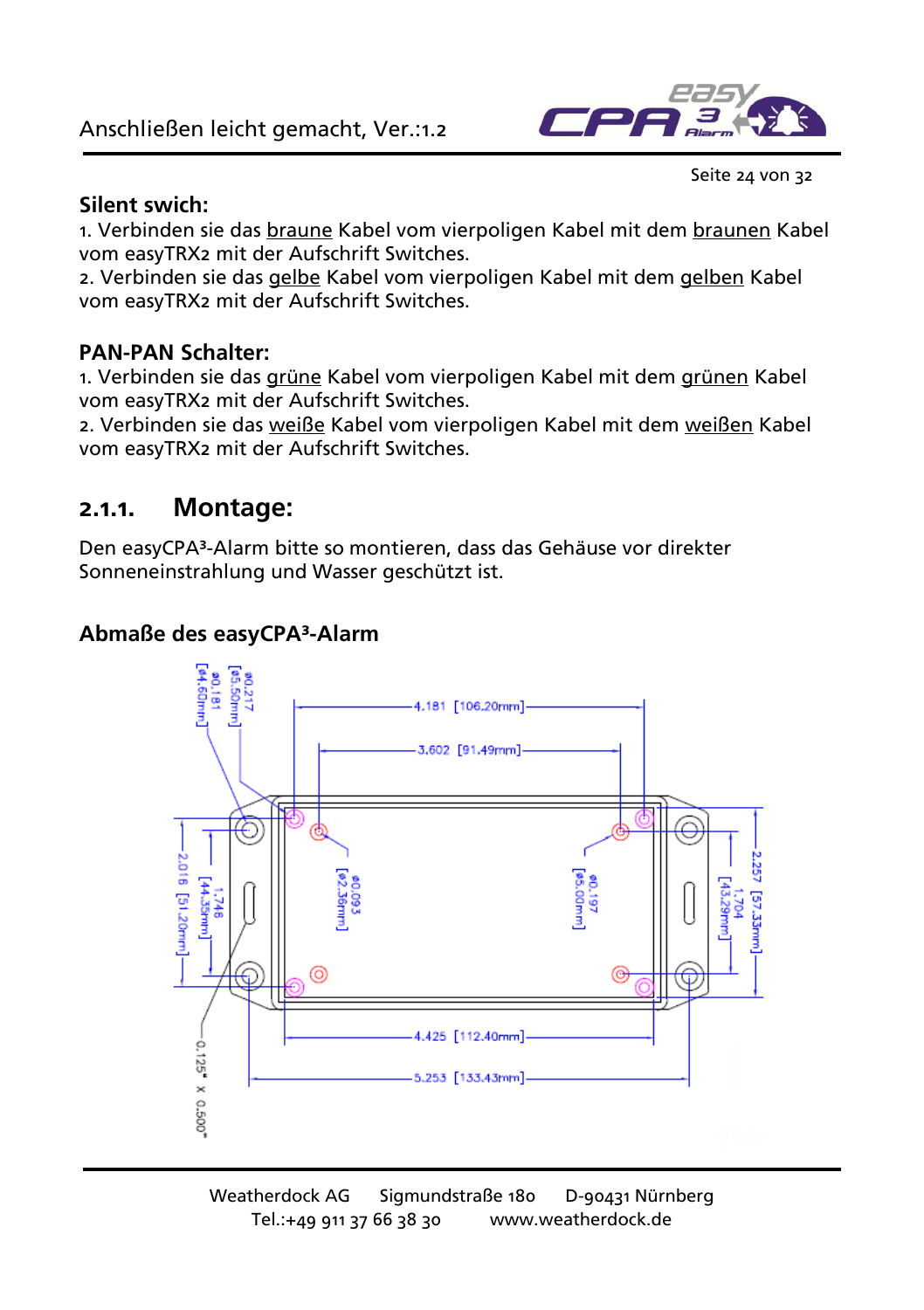

Seite 25 von 32

## <span id="page-24-0"></span>**3. INBETRIEBNAHME DES easyCPA³-ALARM**

Nachdem Sie den easyCPA³-Alarm gemäß der Vorgehensweise Punkt 3 an den easyTRX2 bzw. easyTRX2-IS angeschlossen haben, kann die Einstellung erfolgen.

Hierzu starten Sie die Software des easyTRX2 bzw. des easyTRX2-IS. Der individuelle CPA-Wert wird dort eingetragen, wo auch die spezifischen Schiffsdaten hinterlegt werden.

<span id="page-24-1"></span>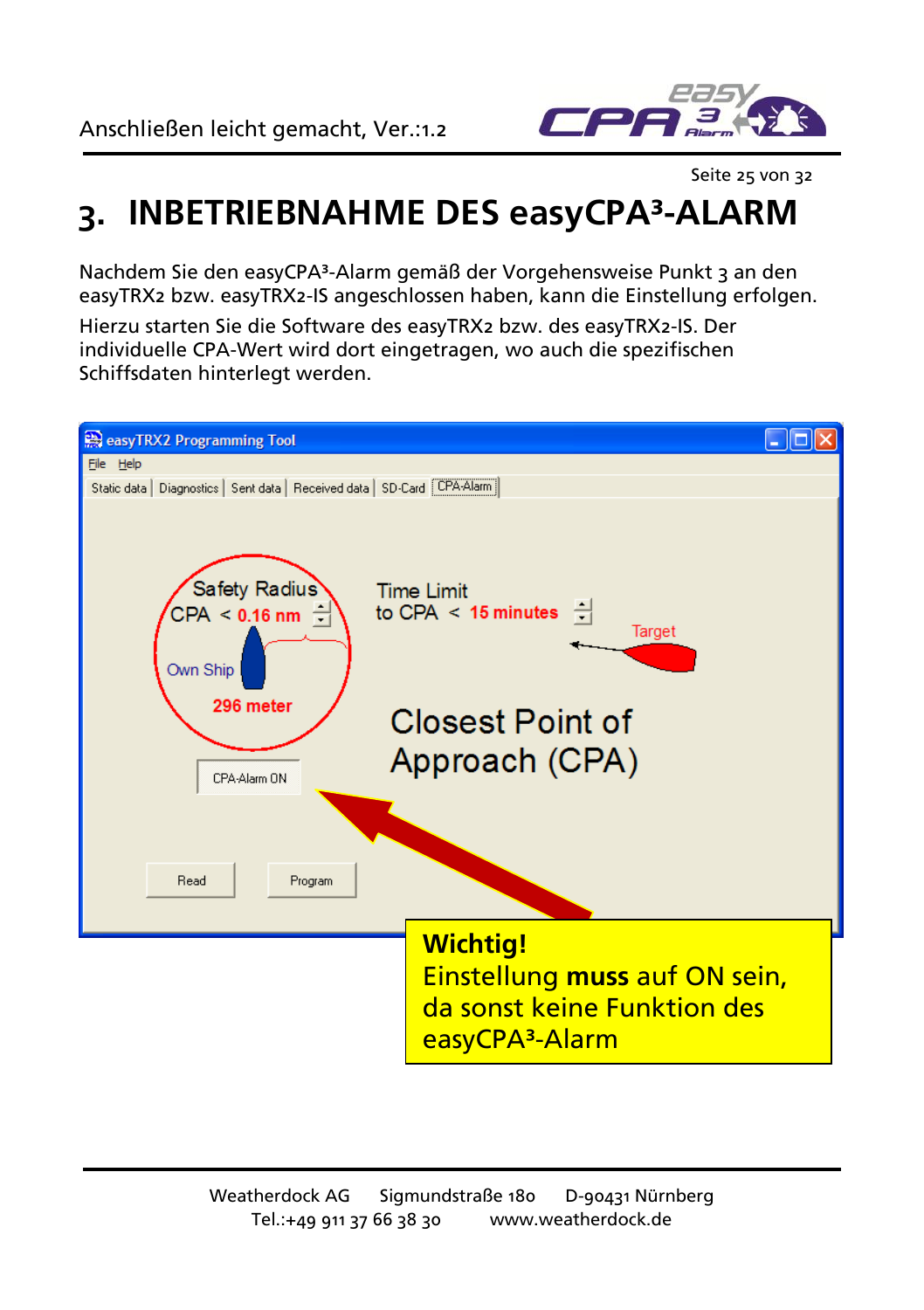

Seite 26 von 32

## **4. FEHLERBEHEBUNG**

| Problem                                     | Grund                                           | <u>Lösung</u>                                                                                                      |
|---------------------------------------------|-------------------------------------------------|--------------------------------------------------------------------------------------------------------------------|
| Gerät gibt kein<br>akustisches Signal<br>ab | Gerät nicht<br>eingeschaltet                    | Schalter am Gerät auf (1) stellen                                                                                  |
|                                             | Kabelverbindung<br>gelöst                       | Kabelverbindung prüfen<br><b>Braun an Braun</b><br>Weis an Weis                                                    |
|                                             | CPA-Funktion in<br>Software auf OFF<br>gestellt | In easyTRX2 bzw. easyTRX2-IS<br>Software bei der Werteingabe des<br><b>CPA die Alarmfunktion auf ON</b><br>stellen |

## <span id="page-25-0"></span>**5. WARTUNG**

Der easyCPA³-Alarm hat keine Teile, die gewartet werden müssen. Sollten Sie das Gerät putzen wollen, so verwenden Sie bitte keine lösungsmittelhaltigen oder Scheuerpulver haltigen Reinigungsmittel.

<span id="page-25-1"></span>Durch das Öffnen des Gerätes verliert das Gerät seine Garantie.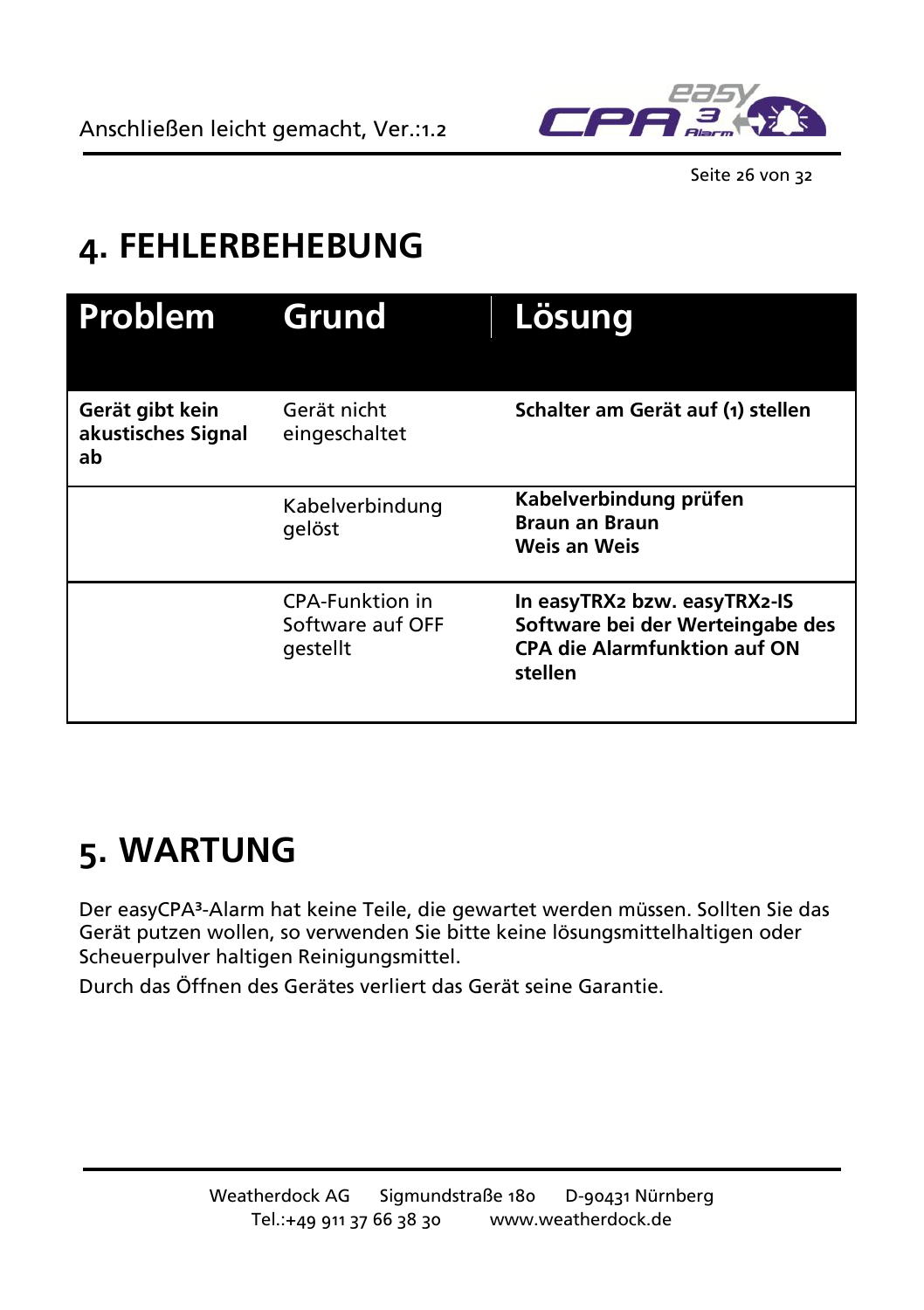

Seite 27 von 32

## **6. KONTAKT UND PRODUKTUNTERSTÜTZUNG**

Obwohl die Weatherdock AG immer bestrebt ist, mit höchster Genauigkeit alle Publikationen zu bearbeiten, kann diese Anleitung Fehler oder Zweideutigkeiten enthalten. Zudem obliegen Änderungen dieser Anleitungen einzig der Fa. Weatherdock und können ohne Ankündigung durchgeführt werden.

#### Kontakt:

Bitte zuerst Ihren Händler kontaktieren, der kann in den meisten Fällen schnell und unkompliziert helfen.

<span id="page-26-0"></span>Sollte der nicht mehr weiter wissen, helfen wir gerne direkt weiter:

Weatherdock AG Sigmundstraße 180 90431 Nürnberg Tel: +49 911-37 66 38 30 [support@weatherdock.de](mailto:support@weatherdock.de) [www.easyais.de](http://www.easyais.de/)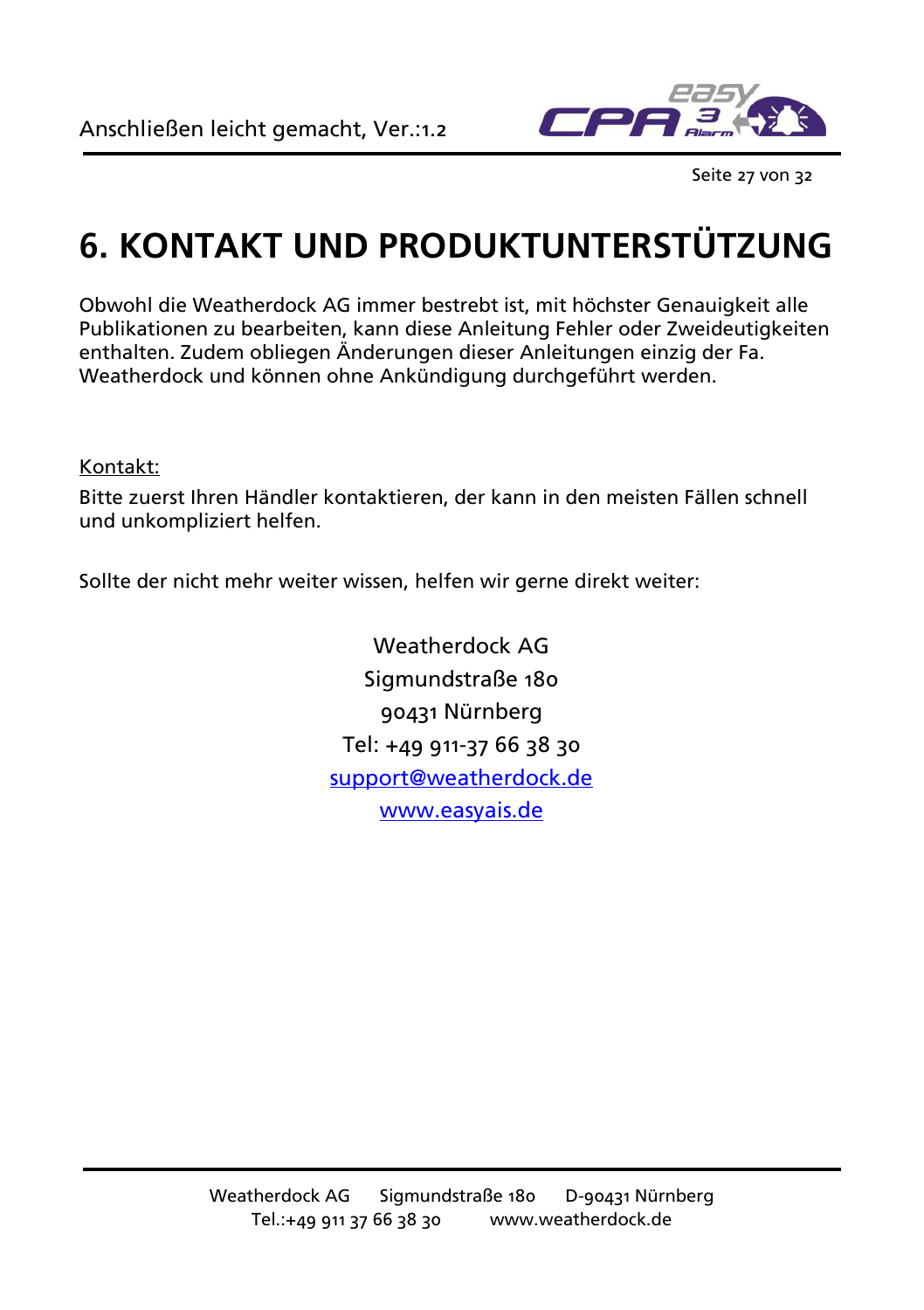

Seite 28 von 32

## **7. LIZENZVEREINBARUNG**

MIT EINSATZ DES EASYTRX2 ERKLÄREN SIE SICH MIT DEN BEDINGUNGEN DER NACHFOLGENDEN GEWÄHRLEISTUNGSVEREINBARUNGEN EINVERSTANDEN. BITTE LESEN SIE DIESE VEREINBARUNG SORGFÄLTIG.

DIE WEATHERDOCK AG GEWÄHRT IHNEN EINE BEGRENZTE LIZENZ ZUM EINSATZ DES GERÄTES IM NORMALEN BETRIEB DES PRODUKTES. TITEL, EIGENTUMSRECHTE UND GEISTIGE EIGENTUMSRECHTE IN UND AN DER SOFTWARE VERBLEIBEN BEI WEATHERDOCK AG.

## <span id="page-27-0"></span>**8. GEWÄHRLEISTUNG**

WEATHERDOCK AG GEWÄHRT FÜR DIESES PRODUKT EINE GARANTIE VON 2 JAHREN AR KAUFDATUM AUF MATERIAL- UND HERSTELLUNGSFEHLER. INNERHALB DIESER FRIST WIRD WEATHERDOCK AG NACH EIGENEM ERMESSEN IM NORMALEN GEBRAUCH FEHLERHAFTE KOMPONENTEN REPARIEREN ODER AUSTAUSCHEN. REPARATUREN ODER AUSTAUSCH ERFOLGEN OHNE BERECHNUNG FÜR TEILE ODER ARBEITSZEIT. DER KUNDE TRÄGT JEDOCH DIE VERSANDKOSTEN. DIESE GARANTIE GILT NICHT BEI MISSBRAUCH, FALSCHER VERWENDUNG, UNFÄLLEN ODER NICHT GENEHMIGTEN ÄNDERUNGEN ODER REPARATUREN.

DIE ENTHALTENEN GARANTIEN UND RECHTE SIND EXKLUSIV UND TRETEN AN STELLE ALLER ANDEREN AUSDRÜCKLICHEN ODER IMPLIZIERTEN GARANTIEN UND ODER GESETZE, EINSCHLIEßLICH JEDER GESETZLICHEN ODER SONSTIGEN HAFTUNG AUS EINER GEWÄHRLEISTUNG DER WIRTSCHAFTLICHKEIT ODER EIGNUNG FÜR EINEN BESTIMMTEN ZWECK. DIESE GEWÄHRLEISTUNG GEWÄHRT IHNEN JE NACH LANG BESTIMMTE RECHTE. KEINESFALLS IST WEATHERDOCK AG FÜR ZUFÄLLIGE, BESONDERE, INDIREKTE ODER FOLGESCHÄDEN VERANTWORTLICH, DIE SICH AUS DER NUTZUNG ODER MÖGLICHEN NICHTNUTZUNG DES PRODUKTES ODER AUS FEHLERN IM PRODUKT ERGEBEN. DIE WEATHERDOCK AG BEHÄLT SICH DAS ALLEINIGE RECH VOR AUF REPARATUR ODER AUSTAUSCH DES GERÄTES ODER DER SOFTWARE ODER AUF ERSTATTUNG DES KAUFPREISES. DIESES RECHT IST IHR ALLEINIGES UND EXKLUSIVES RECHT IM GEWÄHRLEISTUNGSFALL

IN ONLINE-AUKTIONEN ERWORBENE PRODUKTE BERECHTIGEN NICHT ZU NACHLÄSSEN ODER ZUR NUTZUNG VON SONDERANGEBOTEN WEATHERDOCK AGS. AUCH WERDEN KAUFBESTÄTIGUNGEN AUS ONLINEAUKTIONEN NICHT ALS NACHWEIS FÜR GARANTIEANSPRÜCHE ANERKANNT. ZUR BEFRIEDIGUNG VON GARANTIEANSPRÜCHEN IST STETS EIN ORIGINALKAUFBELEG DES HÄNDLERS ERFORDERLICH. WEATHERDOCK AG ERSETZT KEINE FEHLENDEN GERÄTE- ODER ZUBEHÖRTEILE IN PRODUKTEN, DIE IN ONLINE-AUKTIONEN ERWORBEN WURDEN. IM GARANTIEFALL SETZEN SIE SICH MIT IHREM WEATHERDOCK AG-HÄNDLER IN VERBINDUNG. ER WIRD DAS WEITERE VORGEHEN MIT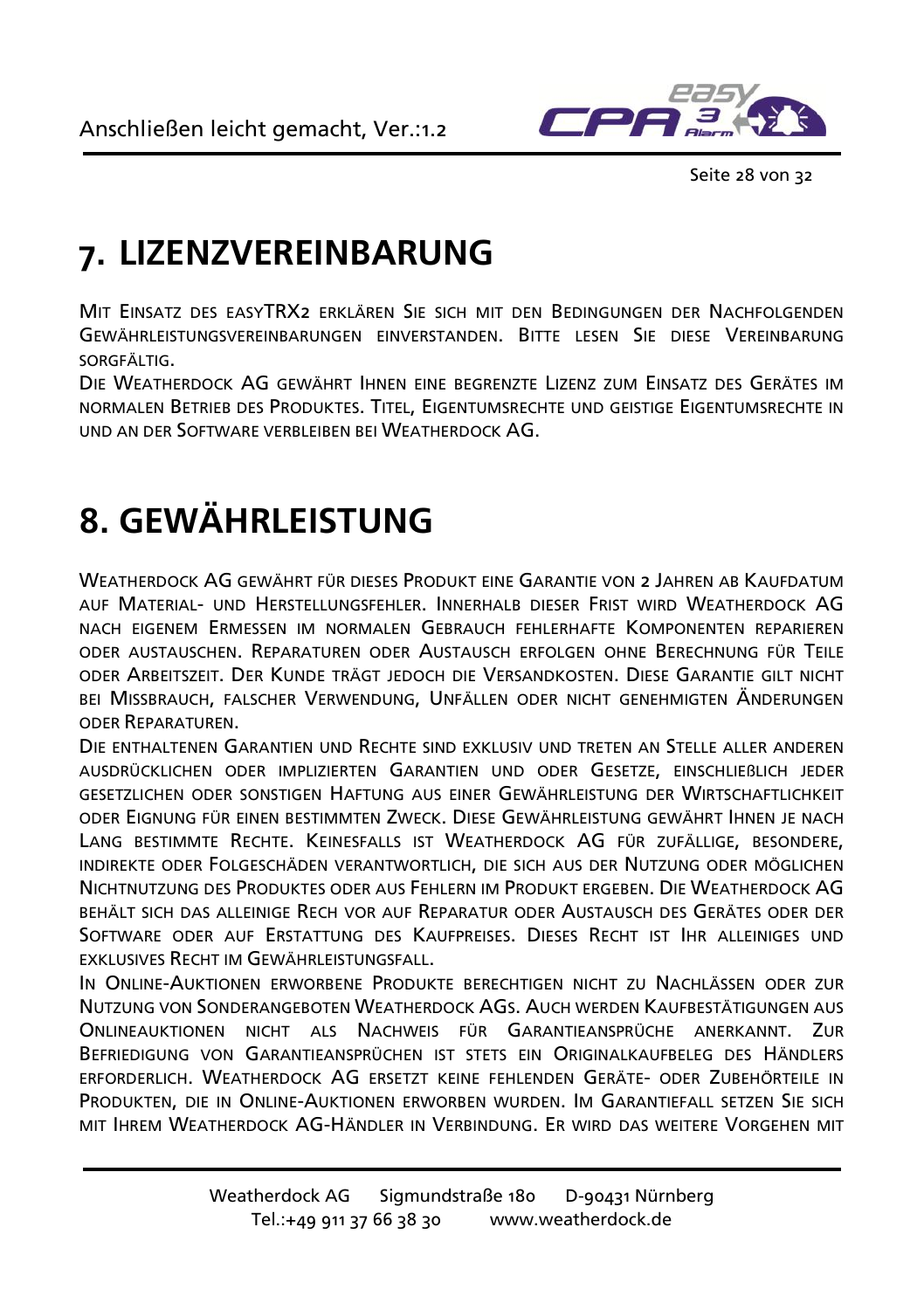

Seite 29 von 32

IHNEN ABSTIMMEN. VERPACKEN SIE DAS GERÄT IM FALLE EINES VERSANDES SORGFÄLTIG UND SENDEN SIE ES AUSREICHEND FRANKIERT AN DIE ADRESSE, DIE IHR HÄNDLER IHNEN NENNT. LEGEN SIE BEI GARANTIEREPARATUREN STETS EINE KOPIE DES ORIGINALKAUFBELEGS ALS EIGENTUMSNACHWEIS BEI. DER WEATHERDOCK AG EASYTRX2 ENTHÄLT KEINE VOM BENUTZER ZU REPARIERENDEN TEILE. WENN EIN PROBLEM MIT IHREM GERÄT AUFTRITT, WENDEN SIE SICH AN IHREN EASYTRX2 HÄNDLER. JEDER VERSUCH DAS GERÄT ZU ÖFFNEN, ÄNDERN ODER ZU MODIFIZIEREN, FÜHRT ZUM ERLÖSCHEN DER GARANTIEANSPRÜCHE UND KANN DAS GERÄT IRREPARABEL BESCHÄDIGEN.

#### **WARNUNG:**

BEIM FÜHREN VON SCHIFFEN LIEGT ES ALLEIN IN DER VERANTWORTUNG DES SCHIFFSFÜHRERS, DAS FAHRZEUG AUF SICHERE ART ZU FÜHREN, VOLLE KONTROLLE ÜBER SÄMTLICHE FAHRTBEDINGUNGEN WÄHREND DER GESAMTEN FAHRTDAUER ZU HABEN. DURCH FEHLERHAFTES VERHALTEN DES FÜHRERS EINES MIT DEM EASYTRX2 AUSGERÜSTETEN FAHRZEUGES, BEI DEM DER FAHRER DER BEDIENUNG DES FAHRZEUGES UND DEN UMGEBUNGSBEDINGUNGEN NICHT DIE VOLLE AUFMERKSAMKEIT SCHENKT, KANN ES ZU EINEM UNFALL ODER ZUSAMMENSTOß MIT SACHSCHÄDEN ODER PERSONENSCHÄDEN **KOMMEN** 

## **VORSICHT:**

**ES OBLIEGT ALLEIN DEM ANWENDER DEN EASYTRX2 UND/ODER DEN EASYSPLIT UMSICHTIG ZU GEBRAUCHEN. WEDER EASYTRX2, NOCH EASYSPLIT ENTBINDET SIE VON IHREN SORGFALTSPFLICHTEN!**

## **DEMZUFOLGE IST EINE GUTE SEEMANNSCHAFT NACH WIE VOR UNERLÄSSLICH.**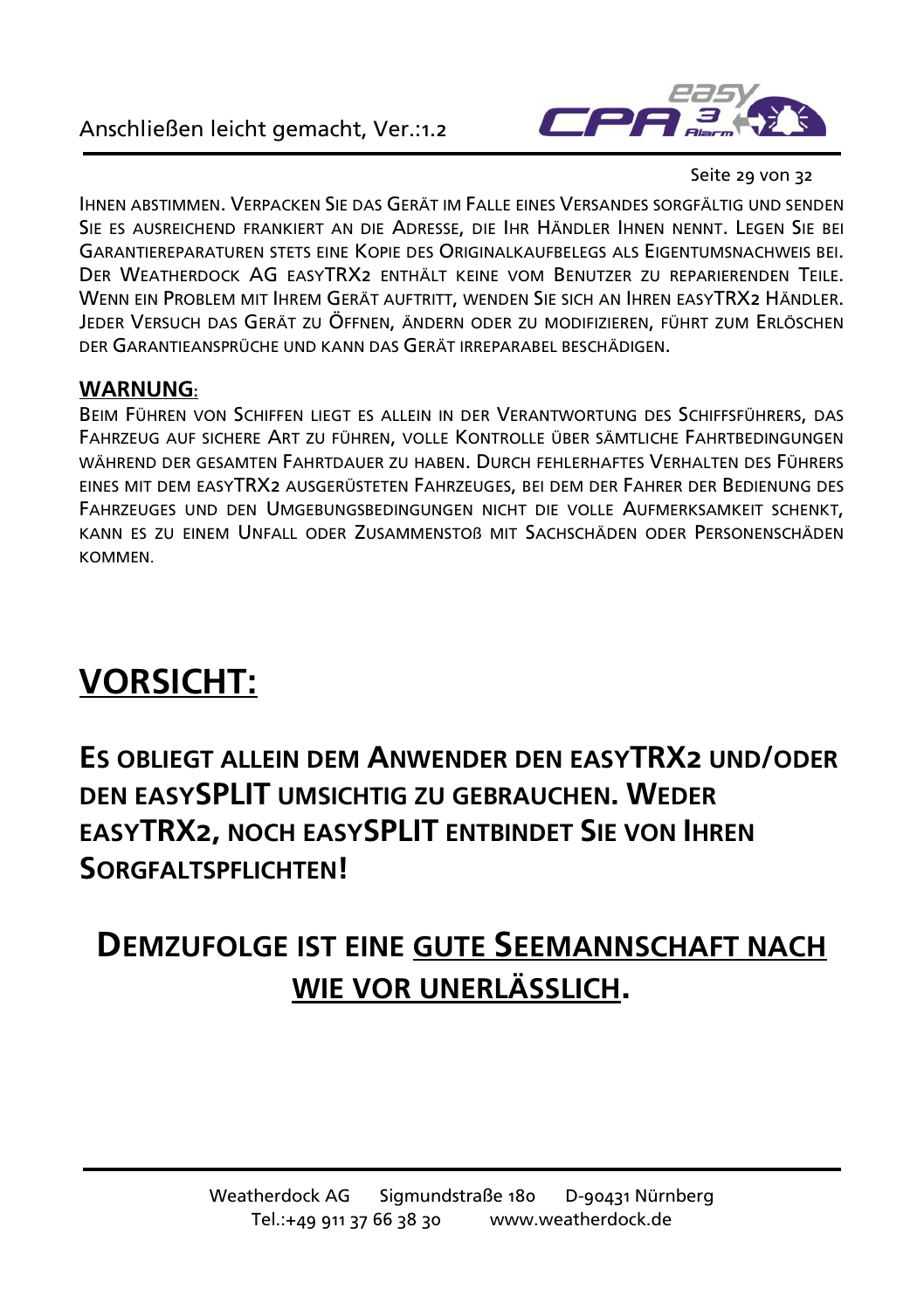

Seite 30 von 32

### **Stichwortverzeichnis**

#### *A*

### *B*

| Bildschirm Auflösung  22 |
|--------------------------|
|--------------------------|

### *C*

### $\overline{D}$

|--|--|--|--|--|--|

### *E*

#### *F*

### *G*

#### *I*

| Inbetriebnahme EASYCPA-Alarm 27 |  |
|---------------------------------|--|
|                                 |  |
|                                 |  |

#### *K*

| Kontakt und Produktunterstützung 29 |  |
|-------------------------------------|--|

#### *L*

#### *M*

| Mechanical and electrical installation - |  |
|------------------------------------------|--|
|                                          |  |
| Mechenischer und elektrischer Anschluß - |  |
|                                          |  |
| Mindestanfordungen 22                    |  |
|                                          |  |
|                                          |  |
|                                          |  |

### *O*

Öffnen des Gerätes.................................... 28

Weatherdock AG Sigmundstraße 180 D-90431 Nürnberg Tel.:+49 911 37 66 38 30 www.weatherdock.de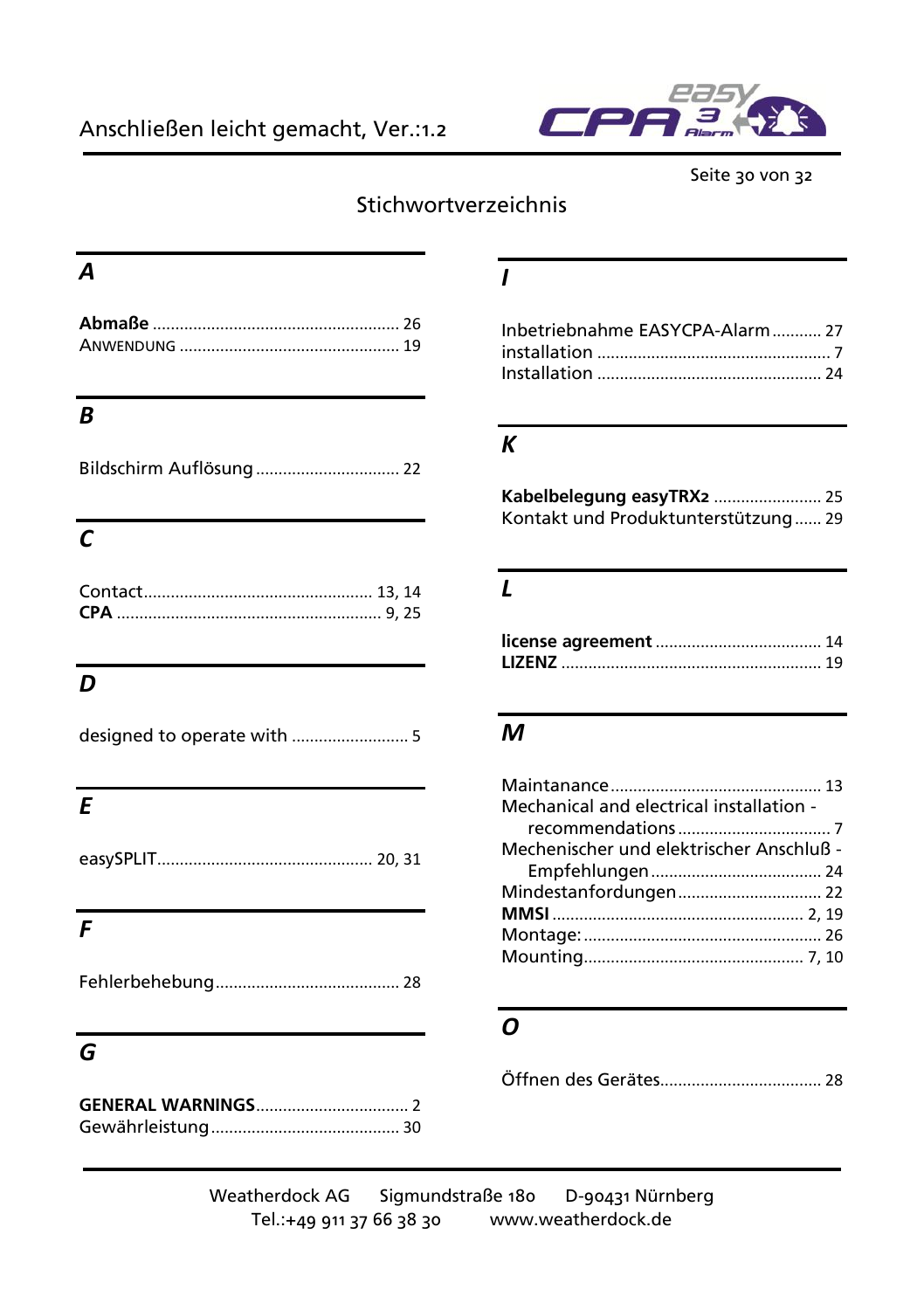#### Anschließen leicht gemacht, Ver.:1.2



# re

#### Seite 31 von 32

|--|--|

#### *P*

| R |  |
|---|--|
|   |  |

### *S*

| Schematics for the easyCPA-Alarm |  |
|----------------------------------|--|
|                                  |  |
|                                  |  |
|                                  |  |
|                                  |  |
|                                  |  |
|                                  |  |

#### *T*

|--|--|

#### *V*

**VORSICHT** .............................................. 20, 31

#### *W*